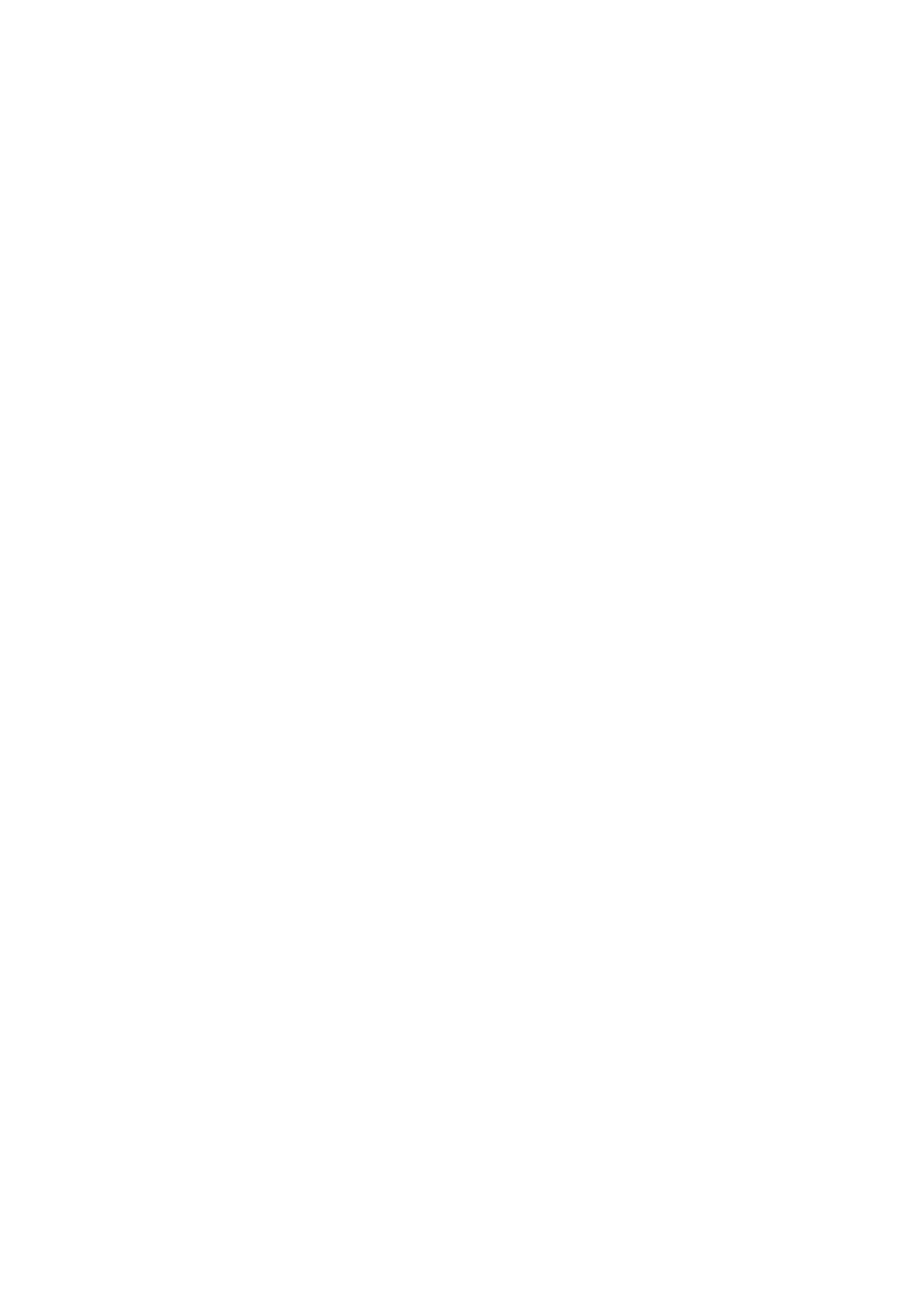# Figure 1.7 Value of Construction Output<br>Quarters Ending March 2000 to June 2006

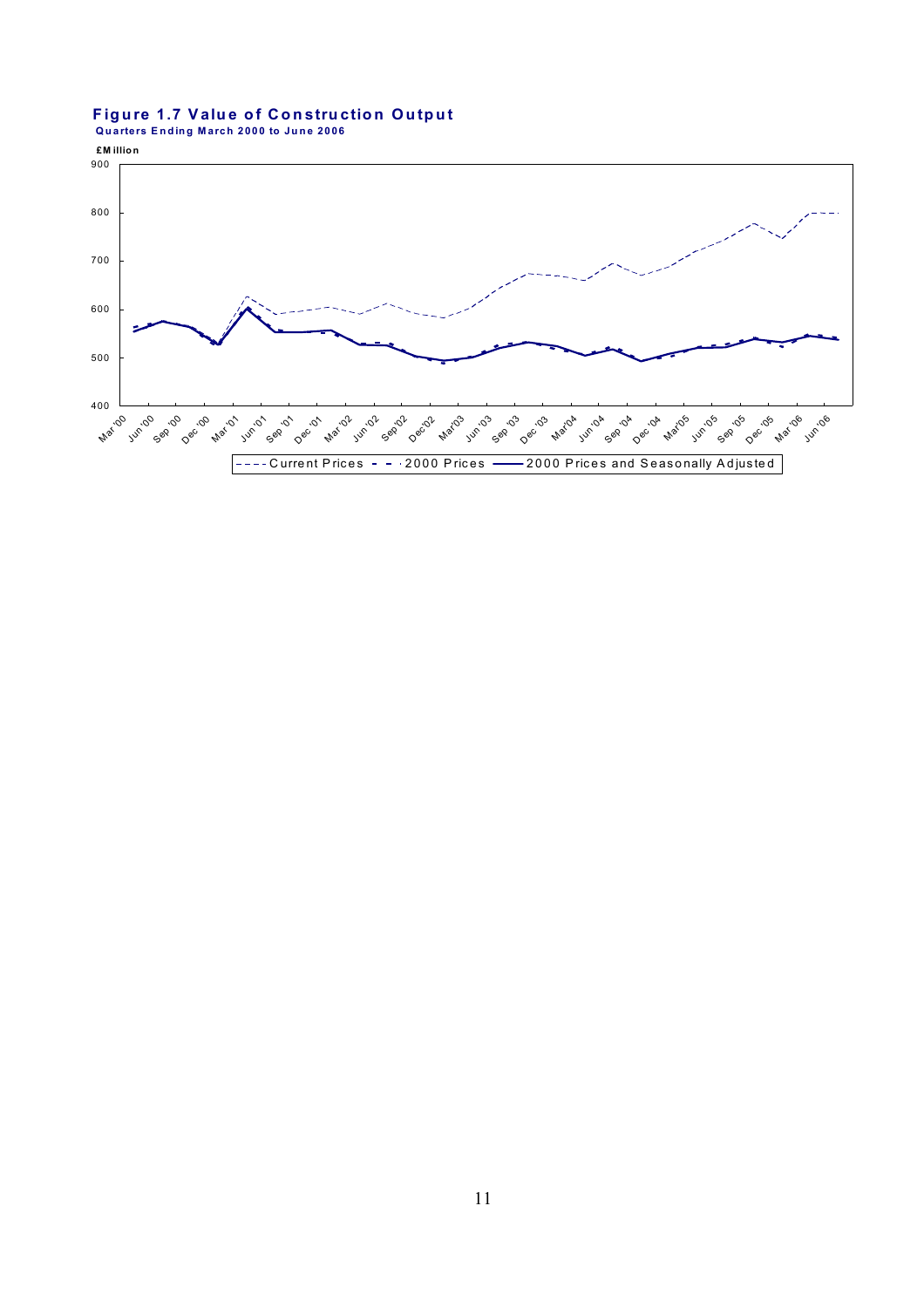## **Table 1.8 (a) Output<sup>1</sup>**

### **Current Prices (£ million)**

|                |                    |       |         | <b>Other New Work non-housing</b> |                           |                                                       |                |         |      | <b>Repair and Maintenance</b> |      |      |                                                              |       |
|----------------|--------------------|-------|---------|-----------------------------------|---------------------------|-------------------------------------------------------|----------------|---------|------|-------------------------------|------|------|--------------------------------------------------------------|-------|
|                |                    |       |         |                                   | <b>Other New Work exc</b> |                                                       |                |         |      |                               |      |      |                                                              |       |
|                | <b>New housing</b> |       |         | infrastructure                    |                           |                                                       |                | Housing |      | <b>Other Work</b>             |      |      |                                                              |       |
| YEAR/          |                    |       |         |                                   |                           |                                                       |                |         |      |                               |      |      |                                                              |       |
| <b>QUARTER</b> |                    |       | Infra - |                                   | <b>Private</b>            | <b>Private</b>                                        | <b>All New</b> |         |      | Infra -                       |      |      | <b>All Repair &amp;</b>                                      |       |
|                |                    |       |         |                                   |                           | Public Private structure Public Industrial Commercial | <b>Work</b>    |         |      |                               |      |      | Public Private structure Public Private maintenance All Work |       |
| 2000 Jan - Mar | 24.2               | 162.8 | 56.0    | 90.7                              | 22.9                      | 94.4                                                  | 451.1          | 23.8    | 19.6 | 15.8                          | 31.0 | 9.6  | 99.8                                                         | 550.9 |
| Apr - Jun      | 22.4               | 205.8 | 54.5    | 93.5                              | 27.3                      | 84.5                                                  | 488.1          | 21.0    | 20.9 | 13.9                          | 17.4 | 11.2 | 84.4                                                         | 572.5 |
| Jul - Sep      | 20.4               | 172.8 | 53.2    | 114.0                             | 20.3                      | 96.0                                                  | 476.7          | 18.6    | 20.4 | 9.8                           | 25.2 | 14.7 | 88.6                                                         | 565.4 |
| Oct - Dec      | 20.4               | 181.3 | 33.0    | 91.2                              | 18.8                      | 96.7                                                  | 441.4          | 16.6    | 14.1 | 17.4                          | 22.4 | 17.0 | 87.5                                                         | 528.9 |
| 2001 Jan - Mar | 26.4               | 190.3 | 44.4    | 114.5                             | 21.1                      | 107.7                                                 | 504.3          | 23.3    | 19.0 | 18.3                          | 34.9 | 26.7 | 122.1                                                        | 626.4 |
| Apr - Jun      | 30.2               | 199.6 | 31.9    | 120.4                             | 18.6                      | 96.0                                                  | 496.8          | 21.5    | 18.8 | 9.3                           | 18.7 | 24.4 | 92.8                                                         | 589.6 |
| Jul - Sep      | 25.7               | 196.4 | 33.5    | 119.2                             | 12.0                      | 99.4                                                  | 486.3          | 24.9    | 18.6 | 16.6                          | 25.3 | 23.8 | 109.2                                                        | 595.4 |
| Oct - Dec      | 29.4               | 195.8 | 48.3    | 102.2                             | 19.2                      | 112.7                                                 | 507.6          | 18.5    | 17.7 | 17.8                          | 26.9 | 15.1 | 96.0                                                         | 603.7 |
| 2002 Jan - Mar | 32.8               | 173.5 | 43.7    | 91.4                              | 23.3                      | 105.3                                                 | 470.0          | 33.4    | 17.6 | 16.2                          | 35.4 | 16.1 | 118.7                                                        | 588.7 |
| Apr - Jun      | 36.7               | 188.4 | 46.7    | 93.3                              | 22.3                      | 108.9                                                 | 496.4          | 34.9    | 17.2 | 19.3                          | 25.2 | 18.5 | 115.2                                                        | 611.6 |
| Jul - Sep      | 29.8               | 197.6 | 51.0    | 89.0                              | 20.8                      | 88.6                                                  | 476.7          | 30.3    | 14.7 | 24.8                          | 21.9 | 22.1 | 113.8                                                        | 590.5 |
| Oct - Dec      | 32.3               | 197.0 | 49.1    | 74.1                              | 33.6                      | 88.5                                                  | 474.7          | 31.4    | 17.4 | 24.1                          | 20.6 | 13.1 | 106.7                                                        | 581.4 |
| 2003 Jan - Mar | 27.4               | 184.1 | 54.7    | 96.9                              | 20.2                      | 79.9                                                  | 463.2          | 35.0    | 24.2 | 24.8                          | 39.9 | 16.9 | 140.8                                                        | 604.1 |
| Apr - Jun      | 27.8               | 229.3 | 59.6    | 82.7                              | 33.1                      | 88.6                                                  | 521.0          | 32.5    | 22.7 | 24.6                          | 25.4 | 17.2 | 122.4                                                        | 643.3 |
| Jul - Sep      | 27.7               | 247.0 | 58.8    | 96.8                              | 17.9                      | 94.4                                                  | 542.5          | 26.6    | 28.0 | 24.0                          | 31.4 | 20.4 | 130.4                                                        | 672.9 |
| Oct - Dec      | 30.3               | 240.8 | 51.7    | 109.6                             | 22.4                      | 93.4                                                  | 548.4          | 29.4    | 21.6 | 22.8                          | 27.4 | 18.9 | 120.2                                                        | 668.6 |
| 2004 Jan - Mar | 25.4               | 230.8 | 49.0    | 101.5                             | 19.8                      | 94.0                                                  | 520.4          | 29.3    | 24.8 | 31.6                          | 37.0 | 15.6 | 138.2                                                        | 658.7 |
| Apr - Jun      | 26.6               | 252.5 | 51.6    | 101.1                             | 22.9                      | 118.8                                                 | 573.6          | 32.4    | 19.9 | 26.6                          | 23.8 | 18.2 | 120.9                                                        | 694.5 |
| Jul - Sep      | 29.8               | 249.6 | 51.1    | 94.4                              | 20.1                      | 103.0                                                 | 548.0          | 30.5    | 22.0 | 24.9                          | 26.6 | 17.7 | 121.6                                                        | 669.6 |
| Oct - Dec      | 29.0               | 252.3 | 61.7    | 101.9                             | 17.7                      | 103.4                                                 | 565.9          | 32.1    | 19.7 | 19.9                          | 31.9 | 18.2 | 121.8                                                        | 687.7 |
| 2005 Jan - Mar | 33.9               | 248.2 | 79.2    | 110.0                             | 18.9                      | 86.7                                                  | 576.9          | 37.1    | 15.3 | 27.3                          | 43.4 | 19.9 | 142.9                                                        | 719.7 |
| Apr - Jun      | 35.8               | 292.4 | 58.4    | 97.4                              | 19.3                      | 102.9                                                 | 606.3          | 35.9    | 23.8 | 25.1                          | 30.5 | 22.0 | 137.2                                                        | 743.5 |
| Jul - Sep      | 39.2               | 298.6 | 75.8    | 106.8                             | 11.2                      | 109.9                                                 | 641.5          | 26.5    | 24.0 | 30.5                          | 27.6 | 26.8 | 135.4                                                        | 776.9 |
| Oct - Dec      | 52.0               | 260.3 | 69.3    | 88.6                              | 16.0                      | 125.5                                                 | 611.8          | 28.8    | 23.9 | 25.2                          | 27.8 | 28.0 | 133.8                                                        | 745.6 |
| 2006 Jan - Mar | 47.4               | 296.0 | 68.5    | 87.9                              | 17.4                      | 119.6                                                 | 636.8          | 32.4    | 34.5 | 24.1                          | 39.2 | 31.8 | 162.0                                                        | 798.8 |
| Apr - Jun      | 49.7               | 292.5 | 77.0    | 89.6                              | 16.7                      | 132.9                                                 | 658.4          | 34.3    | 26.2 | 21.7                          | 32.0 | 24.9 | 139.2                                                        | 797.6 |

<sup>1</sup> Includes output by contractors and public sector direct labour departments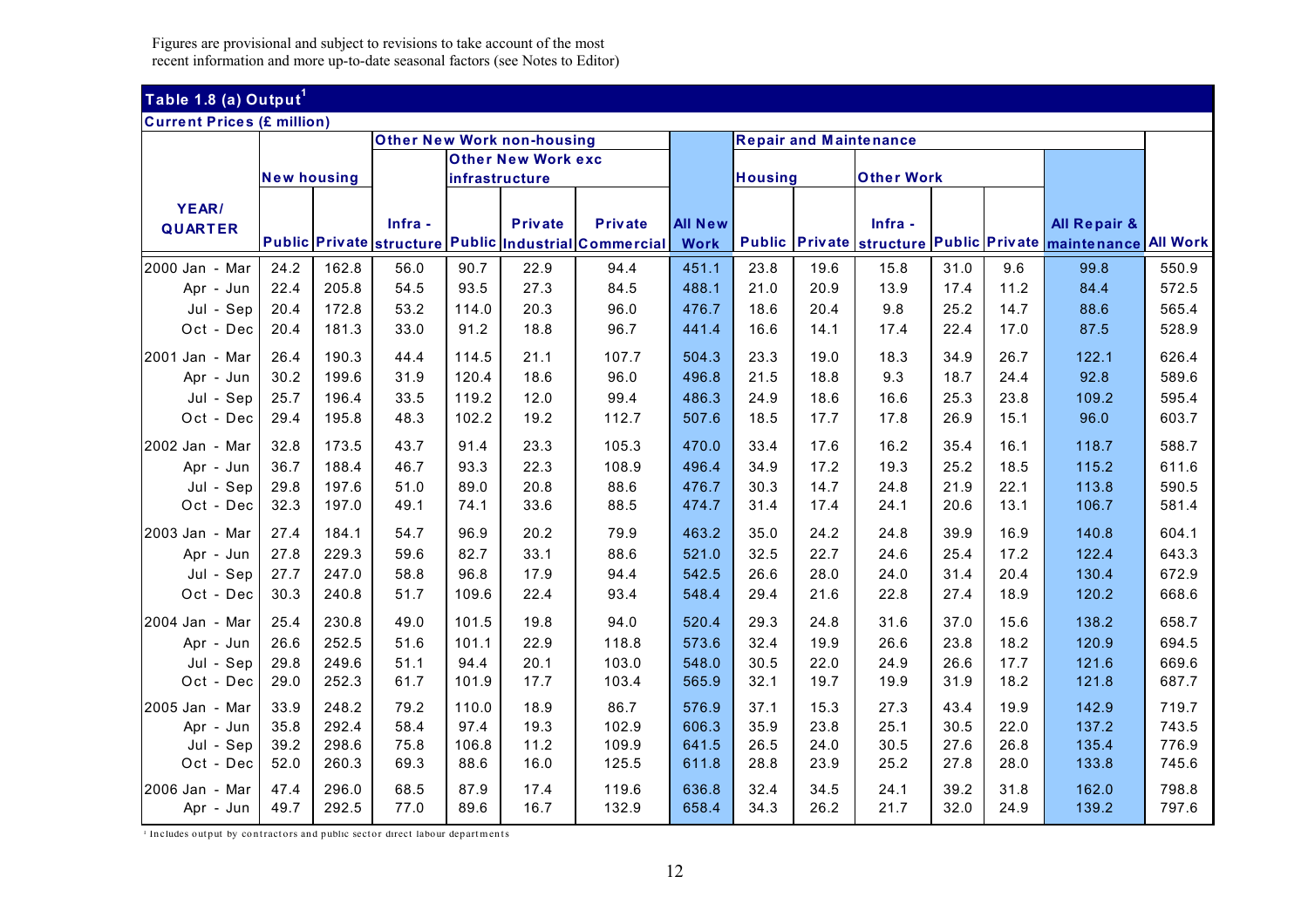### **Table 1.8 (b) Out put<sup>1</sup>**

| <b>Constant (2000) Prices and Seasonally Adjusted (£ million)</b> |                    |                |         |                |                                   |                                        |             |                |      |                               |      |      |                                                     |             |
|-------------------------------------------------------------------|--------------------|----------------|---------|----------------|-----------------------------------|----------------------------------------|-------------|----------------|------|-------------------------------|------|------|-----------------------------------------------------|-------------|
|                                                                   |                    |                |         |                | <b>Other New Work non-housing</b> |                                        |             |                |      | <b>Repair and Maintenance</b> |      |      |                                                     |             |
|                                                                   |                    |                |         |                | <b>Other New Work exc</b>         |                                        |             |                |      |                               |      |      |                                                     |             |
|                                                                   | <b>New housing</b> |                |         | infrastructure |                                   |                                        | <b>All</b>  | <b>Housina</b> |      | <b>Other Work</b>             |      |      |                                                     |             |
| YEAR/                                                             |                    |                | Infra - |                | <b>Private</b>                    | <b>Private</b>                         | New         |                |      | Infra -                       |      |      | <b>All Repair &amp;</b>                             | All         |
| <b>QUARTER</b>                                                    | <b>Public</b>      | <b>Private</b> |         |                |                                   | structure Public Industrial Commercial | <b>Work</b> |                |      |                               |      |      | Public Private structure Public Private Maintenance | <b>Work</b> |
| 2000 Jan - Mar                                                    | 22.8               | 172.4          | 57.3    | 94.0           | 20.6                              | 96.2                                   | 461.4       | 22.7           | 19.6 | 13.7                          | 23.8 | 10.0 | 90.4                                                | 553.1       |
| Apr - Jun                                                         | 21.7               | 195.7          | 54.5    | 95.2           | 26.5                              | 90.7                                   | 484.9       | 20.7           | 20.2 | 15.5                          | 22.5 | 11.2 | 89.8                                                | 574.6       |
| Jul - Sep                                                         | 22.0               | 171.1          | 53.0    | 112.3          | 23.7                              | 94.2                                   | 474.2       | 19.2           | 20.4 | 10.2                          | 26.0 | 13.9 | 89.3                                                | 563.0       |
| Oct - Dec                                                         | 20.6               | 181.6          | 32.5    | 87.7           | 18.5                              | 91.2                                   | 434.5       | 17.3           | 14.9 | 17.2                          | 24.2 | 17.4 | 91.9                                                | 525.9       |
| 2001 Jan - Mar                                                    | 24.3               | 190.2          | 43.4    | 109.2          | 20.4                              | 104.6                                  | 493.4       | 21.1           | 17.8 | 16.0                          | 25.3 | 26.7 | 105.5                                               | 600.6       |
| Apr - Jun                                                         | 27.4               | 177.4          | 31.6    | 111.3          | 18.5                              | 93.7                                   | 457.1       | 20.3           | 17.8 | 9.8                           | 23.3 | 23.5 | 95.2                                                | 552.1       |
| Jul - Sep                                                         | 26.0               | 175.3          | 32.4    | 107.7          | 14.9                              | 90.9                                   | 447.1       | 25.3           | 17.8 | 16.3                          | 25.4 | 21.4 | 105.8                                               | 552.3       |
| Oct - Dec                                                         | 26.8               | 175.7          | 45.1    | 91.6           | 18.0                              | 98.9                                   | 457.9       | 18.9           | 18.4 | 17.1                          | 28.8 | 15.4 | 99.0                                                | 556.1       |
|                                                                   |                    |                |         |                |                                   |                                        |             |                |      |                               |      |      |                                                     |             |
| 2002 Jan - Mar                                                    | 28.3               | 159.5          | 40.3    | 81.4           | 19.5                              | 94.0                                   | 425.6       | 29.0           | 15.6 | 14.2                          | 24.4 | 15.5 | 98.8                                                | 526.5       |
| Apr - Jun                                                         | 30.6               | 147.9          | 42.7    | 83.1           | 17.9                              | 94.6                                   | 412.9       | 31.1           | 15.8 | 19.1                          | 29.8 | 17.2 | 113.1                                               | 525.0       |
| Jul - Sep                                                         | 27.4               | 153.6          | 47.0    | 78.0           | 20.8                              | 73.8                                   | 399.3       | 29.8           | 13.3 | 22.3                          | 21.0 | 18.6 | 104.3                                               | 502.3       |
| Oct - Dec                                                         | 26.6               | 156.1          | 45.6    | 63.1           | 26.4                              | 71.1                                   | 391.0       | 30.0           | 17.0 | 22.2                          | 20.8 | 12.8 | 103.8                                               | 493.2       |
| 2003 Jan - Mar                                                    | 23.1               | 148.6          | 49.3    | 80.3           | 15.7                              | 67.6                                   | 386.0       | 28.5           | 20.0 | 20.5                          | 25.8 | 15.1 | 109.6                                               | 500.2       |
| Apr - Jun                                                         | 22.3               | 166.4          | 54.0    | 68.0           | 25.5                              | 72.5                                   | 406.7       | 27.1           | 20.0 | 22.4                          | 27.8 | 15.1 | 113.1                                               | 519.1       |
| Jul - Sep                                                         | 23.2               | 167.3          | 54.9    | 79.6           | 18.4                              | 75.6                                   | 419.0       | 25.5           | 24.4 | 20.2                          | 29.5 | 16.5 | 114.8                                               | 531.8       |
| Oct - Dec                                                         | 22.2               | 163.8          | 47.5    | 88.3           | 18.4                              | 70.6                                   | 413.3       | 26.7           | 20.1 | 20.5                          | 26.1 | 17.4 | 111.5                                               | 523.3       |
| 2004 Jan - Mar                                                    | 20.0               | 161.8          | 44.9    | 80.7           | 16.3                              | 75.9                                   | 397.9       | 22.9           | 19.4 | 25.1                          | 22.9 | 13.3 | 102.7                                               | 503.7       |
| Apr - Jun                                                         | 20.2               | 156.6          | 47.1    | 78.3           | 18.0                              | 91.2                                   | 410.2       | 25.6           | 17.0 | 22.8                          | 24.4 | 15.2 | 106.5                                               | 516.7       |
| Jul - Sep                                                         | 23.2               | 154.2          | 46.4    | 71.2           | 20.1                              | 78.2                                   | 392.4       | 27.8           | 18.1 | 19.4                          | 23.9 | 13.8 | 101.2                                               | 491.4       |
| Oct - Dec                                                         | 19.5               | 160.2          | 53.4    | 75.4           | 14.3                              | 76.4                                   | 402.5       | 27.4           | 17.1 | 17.3                          | 28.5 | 15.5 | 106.2                                               | 508.0       |
| 2005 Jan - Mar                                                    | 24.8               | 162.8          | 67.6    | 80.5           | 15.5                              | 68.9                                   | 416.7       | 27.4           | 11.2 | 20.3                          | 25.4 | 16.1 | 100.3                                               | 519.0       |
| Apr - Jun                                                         | 24.9               | 171.7          | 48.5    | 70.0           | 14.8                              | 76.6                                   | 407.2       | 26.8           | 19.5 | 20.1                          | 29.5 | 17.3 | 114.3                                               | 521.1       |
| Jul - Sep                                                         | 27.3               | 175.2          | 61.4    | 75.8           | 11.0                              | 81.8                                   | 433.5       | 22.9           | 18.7 | 22.4                          | 23.6 | 20.1 | 107.0                                               | 537.9       |
| Oct - Dec                                                         | 32.2               | 162.6          | 55.0    | 63.7           | 12.9                              | 90.9                                   | 422.6       | 23.2           | 19.4 | 20.8                          | 23.3 | 22.2 | 109.5                                               | 531.7       |
| 2006 Jan - Mar                                                    | 33.1               | 186.2          | 53.2    | 62.3           | 14.0                              | 93.0                                   | 433.8       | 22.6           | 24.0 | 16.6                          | 21.7 | 24.4 | 107.5                                               | 543.7       |
| Apr - Jun                                                         | 33.6               | 161.5          | 59.2    | 62.6           | 12.4                              | 96.5                                   | 426.9       | 24.2           | 20.3 | 16.3                          | 29.1 | 18.5 | 109.3                                               | 536.5       |

 $1$  Includes output by contractors and public sector direct labour departments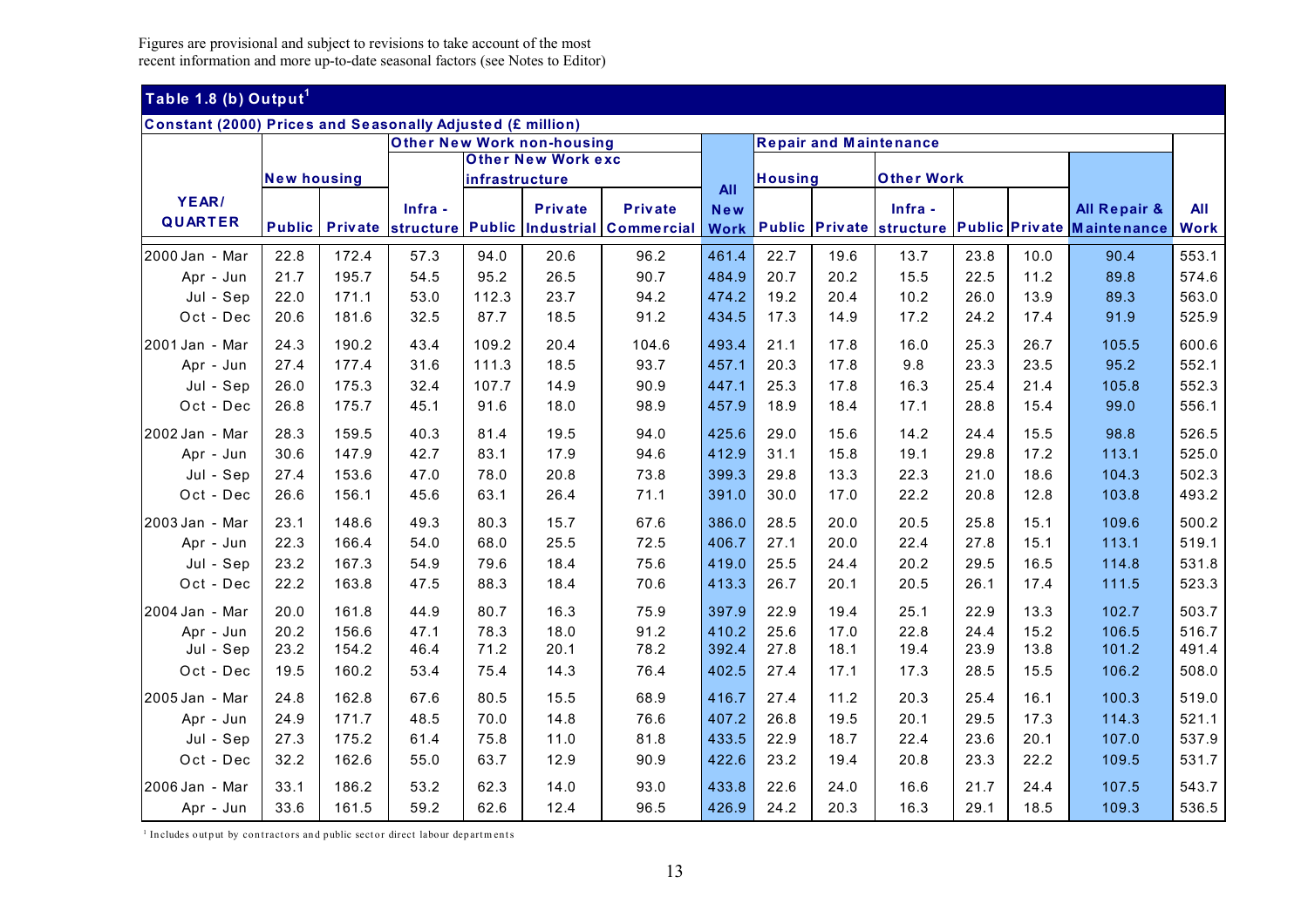### **Table 1.9 Output1 (Private Contractors only) b y Stratum2 of Firm**

**Current Prices (£million)** 

|                           | 2nd Quarter 2006<br><b>Other New Work non-housing</b><br><b>Repair and Maintenance</b> |                    |                       |                             |               |                                             |                                         |                               |                |      |                                           |      |                       |                                        |                 |
|---------------------------|----------------------------------------------------------------------------------------|--------------------|-----------------------|-----------------------------|---------------|---------------------------------------------|-----------------------------------------|-------------------------------|----------------|------|-------------------------------------------|------|-----------------------|----------------------------------------|-----------------|
|                           |                                                                                        |                    |                       |                             |               |                                             |                                         |                               |                |      |                                           |      |                       |                                        |                 |
|                           |                                                                                        | <b>New housing</b> |                       |                             |               | <b>Other New Work exc</b><br>infrastructure |                                         |                               | <b>Housing</b> |      | <b>Other Work</b>                         |      |                       |                                        |                 |
| <b>Stratum</b><br>of Firm | Annual<br><b>Turnover</b><br>(E'000)                                                   |                    | <b>Public Private</b> | Infra -<br><b>structure</b> | <b>Public</b> | <b>Private</b>                              | <b>Private</b><br>Industrial Commercial | <b>All New</b><br><b>Work</b> |                |      | Infra-<br><b>Public Private structure</b> |      | <b>Public Private</b> | <b>All Repair &amp;</b><br>maintenance | <b>All Work</b> |
|                           | $0 - 99$                                                                               | 0.0                | 5.6                   | 0.0                         | 0.0           | 0.0                                         | 3.7                                     | 9.4                           | 1.9            | 4.7  | 0.2                                       | 0.5  | 6.5                   | 13.9                                   | 23.2            |
| $\overline{2}$            | 100-499                                                                                | 0.0                | 60.8                  | 1.8                         | 2.6           | 0.4                                         | 11.8                                    | 77.4                          | 4.8            | 13.3 | 0.8                                       | 8.2  | 3.6                   | 30.6                                   | 108.0           |
| 3                         | 500-1,999                                                                              | 4.8                | 82.9                  | 6.8                         | 9.0           | 4.3                                         | 25.8                                    | 133.7                         | 14.1           | 7.0  | 1.6                                       | 3.8  | 7.9                   | 34.4                                   | 168.1           |
| 4                         | 2,000-4,999                                                                            | 22.2               | 63.6                  | 10.6                        | 22.1          | 5.7                                         | 22.5                                    | 146.8                         | 8.7            | 0.8  | 2.7                                       | 2.4  | 3.6                   | 18.2                                   | 165.0           |
| 5                         | 5,000-9,999                                                                            | 5.7                | 39.5                  | 5.3                         | 7.6           | 2.5                                         | 9.4                                     | 70.1                          | 0.5            | 0.2  | 3.5                                       | 1.4  | 0.3                   | 5.9                                    | 76.0            |
| 6                         | $10,000+$                                                                              | 16.9               | 40.0                  | 52.3                        | 42.1          | 3.7                                         | 59.7                                    | 214.8                         | 3.2            | 0.1  | 0.0                                       | 2.7  | 3.0                   | 9.1                                    | 223.9           |
| <b>Total</b>              |                                                                                        | 49.7               | 292.5                 | 76.9                        | 83.4          | 16.7                                        | 132.9                                   | 652.1                         | 33.3           | 26.2 | 8.9                                       | 18.9 | 24.9                  | 112.1                                  | 764.2           |

<sup>1</sup>Includes output by Contractors only

2 Firms are stratified by turnover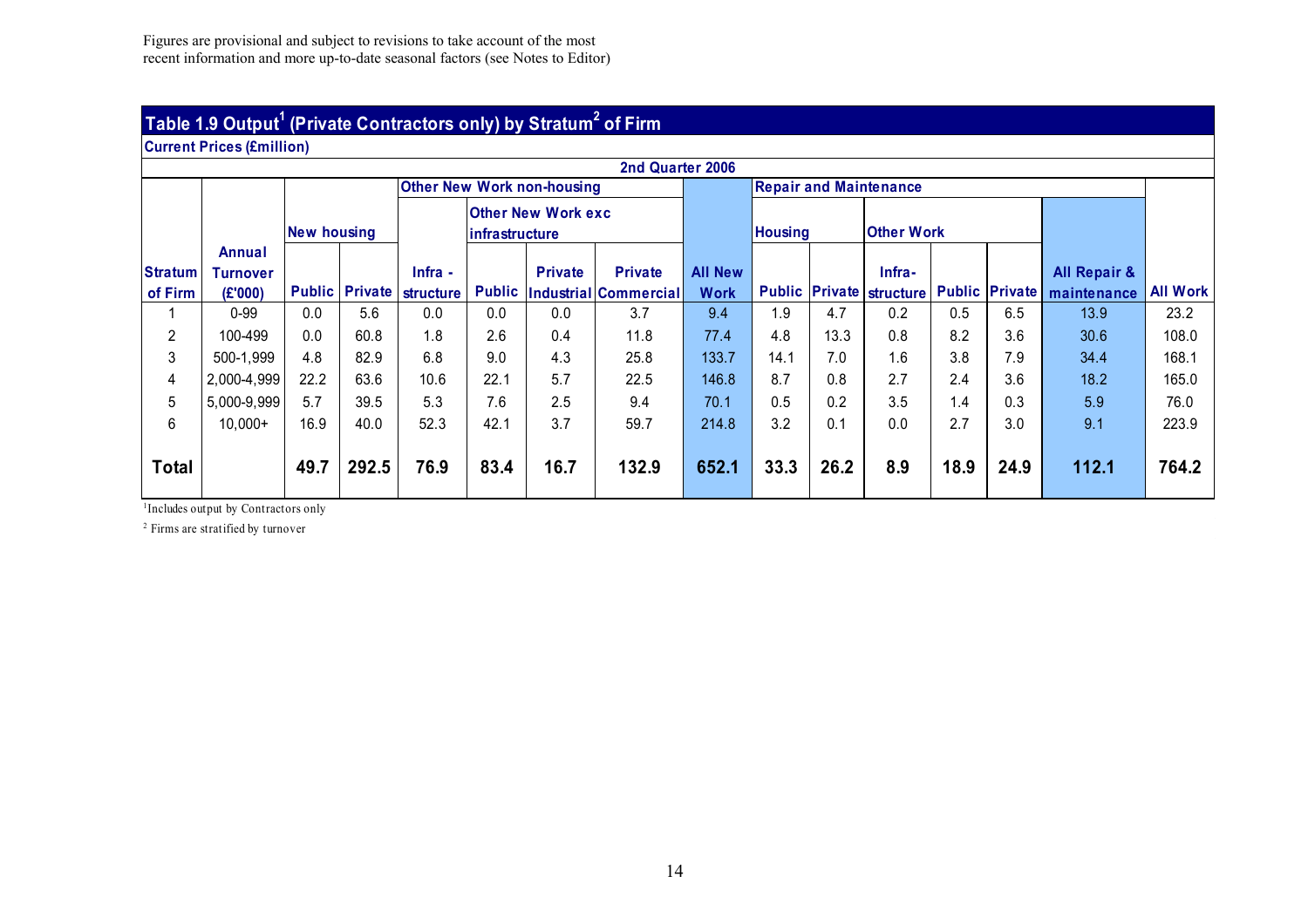# **Table 1.10 Contractors Output1 (New Work Only) by Type of Work**

|      | <b>Current Prices (£ million)</b> |                                         |     |              |        |                                                        |       |       |      |                |                              |     |                  |                 |            |
|------|-----------------------------------|-----------------------------------------|-----|--------------|--------|--------------------------------------------------------|-------|-------|------|----------------|------------------------------|-----|------------------|-----------------|------------|
|      | a) New Work for Public Sector     |                                         |     |              |        |                                                        |       |       |      |                |                              |     |                  |                 |            |
|      |                                   |                                         |     |              | Oil.   |                                                        |       |       |      |                |                              |     |                  |                 | <b>All</b> |
|      |                                   | llnfra -                                |     | <b>Ware-</b> | steel& | <b>Schools</b>                                         | lUni- |       |      | <b>IEnter-</b> |                              |     | Agri-            | <b>Miscell-</b> | public     |
| Year |                                   | Housing structure Factories houses coal |     |              |        | <b>&amp;Colleges versities Health Offices tainment</b> |       |       |      |                | Garages Shops culture aneous |     |                  |                 | sector     |
|      |                                   |                                         |     |              |        |                                                        |       |       |      |                |                              |     |                  |                 |            |
| 2000 | 87.4                              | 137.5                                   | 5.0 | 3.3          | 0.0    | 80.1                                                   | 11.8  | 68.1  | 30.6 | 88.8           | 0.0                          | 0.0 | 0.5              | 63.6            | 576.6      |
| 2001 | 111.8                             | 111.7                                   | 3.6 | 2.1          | 0.0    | 172.3                                                  | 16.0  | 55.3  | 42.0 | 35.9           | 0.0                          | 0.0 | 1.2 <sub>2</sub> | 86.7            | 638.6      |
| 2002 | 131.6                             | 139.2                                   | 3.9 | 10.2         | 0.0    | 107.4                                                  | 12.5  | 32.0  | 36.4 | 27.4           | 0.0                          | 0.0 | 2.2              | 72.1            | 575.0      |
| 2003 | 113.1                             | 151.0                                   | 2.5 | 3.0          | 0.0    | 111.8                                                  | 24.9  | 82.7  | 26.8 | 17.9           | 0.0                          | 0.0 | 0.0              | 53.2            | 586.9      |
| 2004 | 110.8                             | 179.5                                   | 0.3 | 1.0          | 0.0    | 106.8                                                  | 27.2  | 109.2 | 41.9 | 18.3           | 0.0                          | 0.0 | 0.0              | 41.6            | 636.5      |
| 2005 | 160.9                             | 245.2                                   | 0.0 | 1.1          | 0.0    | 108.6                                                  | 42.1  | 91.9  | 38.1 | 43.0           | 0.0                          | 0.0 | 0.1              | 40.9            | 771.9      |

**b) New Work for Private Sector** 

|      |        |                                              |      |              | Oil.   |                                                        |             |      |       |               |                              |       |                  |                 | All     |
|------|--------|----------------------------------------------|------|--------------|--------|--------------------------------------------------------|-------------|------|-------|---------------|------------------------------|-------|------------------|-----------------|---------|
|      |        | <b>Infra</b> -                               |      | <b>Ware-</b> | steel& | <b>Schools</b>                                         | <b>Uni-</b> |      |       | <b>Enter-</b> |                              |       | Agri-            | <b>Miscell-</b> | private |
|      |        | Year Housing structure Factories houses coal |      |              |        | <b>&amp;Colleges versities Health Offices tainment</b> |             |      |       |               | Garages Shops culture aneous |       |                  |                 | sector  |
| 2000 | 722.7  | 58.7                                         | 68.0 | 21.3         | 0.0    | 0.0                                                    | 0.0         | 12.3 | 116.2 | 96.6          | 5.6                          | 44.4  | 0.1              | 96.5            | 1242.3  |
| 2001 | 782.2  | 45.7                                         | 46.0 | 23.9         | 1.0    | 0.0                                                    | 0.0         | 10.8 | 100.5 | 83.7          | 7.7                          | 109.8 | 0.2              | 103.0           | 1314.5  |
| 2002 | 756.5  | 50.8                                         | 59.3 | 40.7         | 0.0    | 0.0                                                    | 0.0         | 8.9  | 51.3  | 80.6          | 5.3                          | 109.2 | 0.0              | 136.0           | 1298.6  |
| 2003 | 901.2  | 73.5                                         | 42.4 | 50.3         | 0.8    | 0.0                                                    | 0.0         | 15.9 | 43.4  | 39.1          | 4.3                          | 122.7 | $\overline{1.2}$ | 129.6           | 1424.5  |
| 2004 | 985.2  | 33.0                                         | 38.8 | 40.3         | 1.4    | 0.0                                                    | 0.0         | 14.4 | 87.8  | 28.4          | 2.4                          | 161.2 | 2.5              | 122.5           | 1517.9  |
| 2005 | 1099.5 | 36.8                                         | 30.9 | 32.2         | 2.4    | 0.0                                                    | 0.0         | 20.1 | 79.9  | 44.2          | 14.5                         | 155.2 | 2.1              | 109.0           | 1626.8  |
|      |        |                                              |      |              |        |                                                        |             |      |       |               |                              |       |                  |                 |         |

#### **c) New Work for Public and Private Sector**

|      |        | Infra -                                      |      | <b>Ware-</b> | Oil.<br>steel& | <b>Schools</b>             | <b>IUni-</b> |       |       | <b>IEnter-</b>                                       |      |       | Agri- | <b>Miscell-</b> | <b>All</b><br><b>Public</b><br>&<br><b>Private</b> |
|------|--------|----------------------------------------------|------|--------------|----------------|----------------------------|--------------|-------|-------|------------------------------------------------------|------|-------|-------|-----------------|----------------------------------------------------|
|      |        | Year Housing structure Factories houses coal |      |              |                | <b>AColleges versities</b> |              |       |       | Health Offices tainment Garages Shops culture aneous |      |       |       |                 | <b>Work</b>                                        |
| 2000 | 810.1  | 196.3                                        | 72.9 | 24.6         | 0.0            | 80.1                       | 11.8         | 80.3  | 146.7 | 185.4                                                | 5.6  | 44.4  | 0.5   | 160.1           | 1818.9                                             |
| 2001 | 893.9  | 157.4                                        | 49.6 | 25.9         | 1.0            | 172.3                      | 16.0         | 66.2  | 142.5 | 119.6                                                | 7.7  | 109.8 | 1.4   | 189.7           | 1953.2                                             |
| 2002 | 888.1  | 190.0                                        | 63.3 | 50.9         | 0.0            | 107.4                      | 12.5         | 40.9  | 87.7  | 108.0                                                | 5.3  | 109.2 | 2.2   | 208.1           | 1873.6                                             |
| 2003 | 1014.3 | 224.5                                        | 44.9 | 53.3         | 0.8            | 111.8                      | 24.9         | 98.6  | 70.2  | 57.0                                                 | 4.3  | 122.7 | 1.2   | 182.8           | 2011.4                                             |
| 2004 | 1096.0 | 212.5                                        | 39.1 | 41.2         | 1.4            | 106.8                      | 27.2         | 123.5 | 129.8 | 46.7                                                 | 2.4  | 161.2 | 2.5   | 164.1           | 2154.5                                             |
| 2005 | 1260.4 | 282.0                                        | 30.9 | 33.3         | 2.4            | 108.6                      | 42.1         | 111.9 | 118.0 | 87.2                                                 | 14.5 | 155.2 | 2.2   | 149.9           | 2398.7                                             |

1 Includes output by contractors only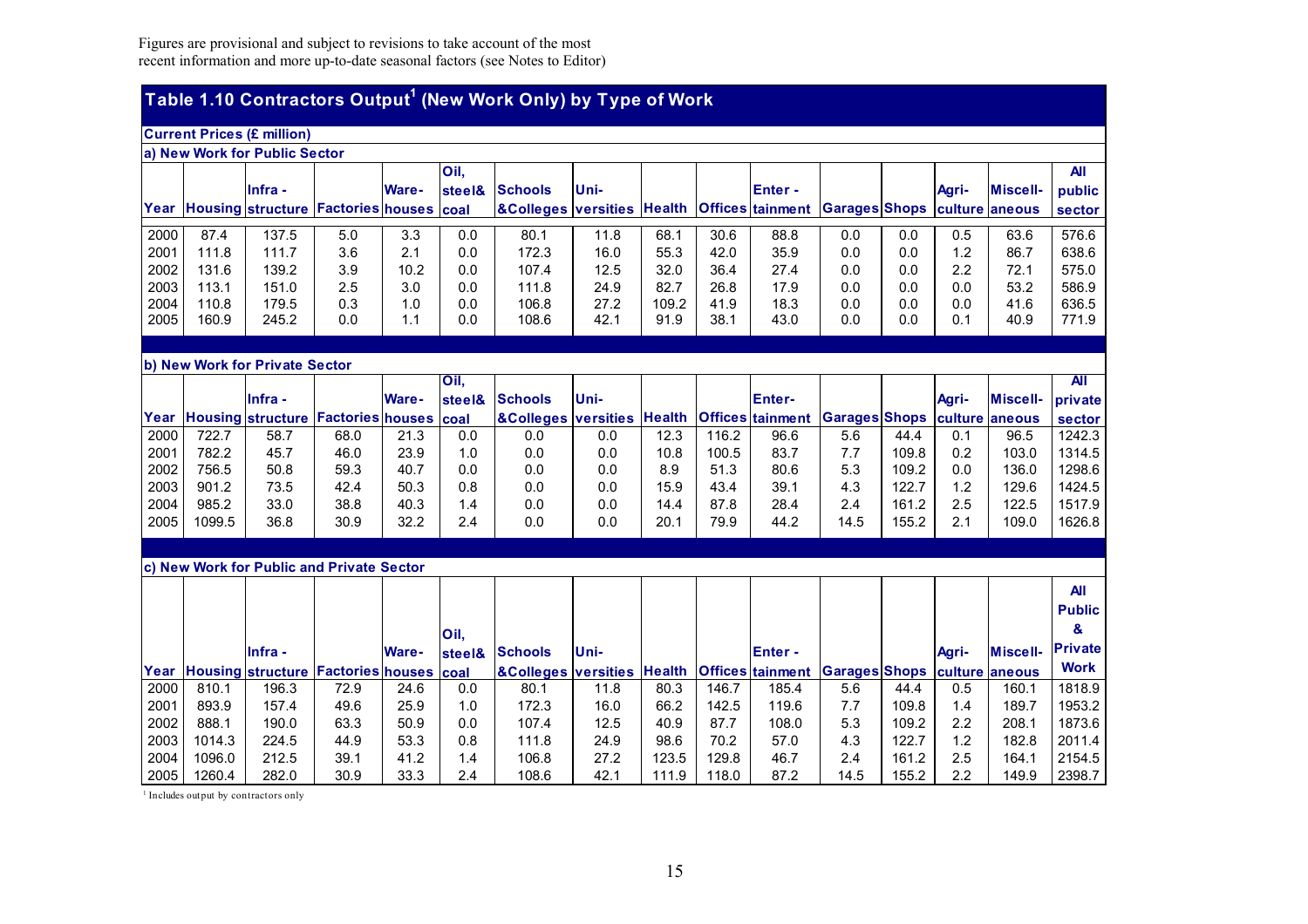# **Table 1.11 National Lottery Awards to Northern Ireland<sup>1</sup>**

|                |                 |                |                         |                 |               | <b>HEALTH,</b>         |                |                  |                |               |               |                      |
|----------------|-----------------|----------------|-------------------------|-----------------|---------------|------------------------|----------------|------------------|----------------|---------------|---------------|----------------------|
|                |                 |                |                         |                 |               | <b>EDUCATION &amp;</b> |                |                  |                |               |               |                      |
|                |                 | <b>ARTS</b>    |                         | <b>HERITAGE</b> |               | <b>ENVIRONMENT</b>     |                | <b>CHARITIES</b> |                | <b>SPORTS</b> |               | <b>TOTAL</b>         |
| Year / Quarter |                 |                |                         |                 |               |                        |                |                  |                |               |               |                      |
|                |                 | <b>Total</b>   |                         | <b>Total</b>    |               | <b>Total</b>           |                | <b>Total</b>     |                | <b>Total</b>  |               |                      |
|                |                 | <b>Capital</b> |                         | Capital         |               | <b>Capital</b>         |                | <b>Capital</b>   |                | Capital       |               | <b>Total Capital</b> |
|                | No. of          | <b>Value</b>   | No. of                  | <b>Value</b>    | No. of        | <b>Value</b>           | No. of         | <b>Value</b>     | No. of         | <b>Value</b>  | No. of        | <b>Value</b>         |
|                | <b>Awards</b>   | (£Thous)       | <b>Awards</b>           | (£Thous)        | <b>Awards</b> | (£Thous)               | <b>Awards</b>  | (£Thous)         | <b>Awards</b>  | (£Thous)      | <b>Awards</b> | (£Thous)             |
| 2000 Jan - Mar | 14              | 361.7          | 7                       | 938.6           | 0             | $\mathbf{0}$           | 29             | 417.1            | $\overline{0}$ | $\Omega$      | 50            | 1717.36              |
| Apr - Jun      | $\overline{2}$  | 20.0           | 10                      | 5018.0          | 0             | $\Omega$               | 27             | 612.1            | $\overline{0}$ |               | 39            | 5650.10              |
| Jul - Sep      | $\overline{0}$  | $\Omega$       |                         | 162.0           | 0             | $\Omega$               | 22             | 82.0             | $\overline{0}$ |               | 23            | 244.00               |
| Oct - Dec      | 8               | 137.6          | 61                      | 1082.8          | 0             | ∩                      | 14             | 122.7            | $\overline{0}$ |               | 28            | 1343.10              |
|                |                 |                |                         |                 |               |                        |                |                  |                |               |               |                      |
| 2001 Jan - Mar | 15              | 273.4          | 7                       | 5448.6          | 0             | $\Omega$               | 3              | 61.3             | 37             | 1665.9        | 62            | 7449.20              |
| Apr - Jun      | 22              | 890.3          | $\overline{3}$          | 889.5           | $\mathbf 0$   | $\Omega$               | $\overline{1}$ | 1.3              | 14             | 618.5         | 37            | 2339.50              |
| Jul - Sep      |                 | 3.3            | $\overline{7}$          | 4996.0          | $\mathbf 0$   | $\Omega$               | 30             | 166.0            | $\overline{7}$ | 18.3          | 48            | 5183.60              |
| Oct - Dec      | 4               | 9.3            | 5 <sup>1</sup>          | 1222.5          | 3             | 9.9                    | 18             | 151.6            | 9              | 520.6         | 39            | 1913.90              |
| 2002 Jan - Mar | 11              | 36.3           | 15                      | 3995.5          | 29            | 83.8                   | 47             | 241.8            | 16             | 40.9          | 118           | 4398.40              |
| Apr - Jun      | 11              | 92.8           | $\mathbf{2}$            | 52.7            | 22            | 76.5                   | 27             | 137.5            | 7              | 14.8          | 69            | 374.30               |
| Jul - Sep      | 13              | 375.5          | 15                      | 4308.9          | 10            | 36.0                   | 18             | 323.5            | 12             | 28.8          | 68            | 5072.60              |
| Oct - Dec      | 3               | 8.8            | 5 <sup>1</sup>          | 1605.0          | 15            | 263.0                  | 16             | 833.1            | 12             | 32.0          | 51            | 2741.92              |
| 2003 Jan - Mar | 4               | 329.9          | 15                      | 4023.4          | 30            | 192.5                  | 44             | 555.9            | 20             | 48.8          | 113           | 5150.49              |
| Apr - Jun      | 30 <sup>1</sup> | 757.5          |                         | 10.9            | 26            | 1661.2                 | 11             | 73.9             | 13             | 35.7          | 81            | 2539.24              |
| Jul - Sep      | 6 <sup>1</sup>  | 55.9           | $\mathbf{2}$            | 8.4             | 24            | 656.0                  | 22             | 343.3            | 8              | 22.8          | 62            | 1086.54              |
| Oct - Dec      | 8               | 23.8           | $\mathbf{2}$            | 53.7            | 25            | 524.6                  | 12             | 41.7             | 15             | 46.0          | 62            | 689.80               |
| 2004 Jan - Mar | $\mathbf{2}$    | 8.6            | 10                      | 4198.6          | 19            | 82.9                   | $\overline{7}$ | 504.9            | $\overline{7}$ | 28.0          | 45            | 4822.90              |
| Apr - Jun      | $\overline{5}$  | 19.0           | 6                       | 458.9           | 12            | 538.5                  | $\overline{7}$ | 23.7             | 12             | 38.8          | 42            | 1078.87              |
| Jul - Sep      | $\mathsf{g}$    | 31.6           | $\overline{2}$          | 5.6             | 20            | 71.5                   | 11             | 290.2            | 12             | 50.6          | 54            | 449.44               |
| Oct - Dec      | 5 <sup>1</sup>  | 14.5           |                         | 4.2             | 30            | 703.5                  | 18             | 399.1            | 15             | 51.9          | 69            | 1173.21              |
| 2005 Jan - Mar | 17              | 4635.4         |                         | 5.0             | 10            | 589.9                  | 8 <sup>°</sup> | 332.2            | 5 <sub>l</sub> | 14.6          | 41            | 5577.09              |
| Apr - Jun      | 5 <sup>5</sup>  | 41.1           | $\Omega$                | 0.0             | 34            | 529.3                  | 10             | 169.7            | 15             | 53.9          | 64            | 794.03               |
| Jul - Sep      | 6               | 20.0           | $\overline{\mathbf{3}}$ | 11.7            | 15            | 168.2                  | 15             | 156.3            | $6 \mid$       | 28.2          | 45            | 384.42               |
| Oct - Dec      | 21              | 567.1          | 1                       | 5.0             | 25            | 1872.9                 | 19             | 452.4            | $6 \mid$       | 19.6          | 72            | 2916.98              |
|                |                 |                |                         |                 |               |                        |                |                  |                |               |               |                      |
| 2006 Jan - Mar | $\overline{0}$  | 0.0            | $\overline{0}$          | 0.0             | 14            | 59.7                   | 14             | 583.4            | 8              | 32.1          | 36            | 675.05               |
| Apr - Jun      |                 | 12.4           | $\overline{2}$          | 7.8             | 20            | 84.3                   | 18             | 74.3             | 10             | 41.3          | 54            | 220.16               |
|                |                 |                |                         |                 |               |                        |                |                  |                |               |               |                      |

<sup>1</sup> Figures relate only to those awards with a capital element.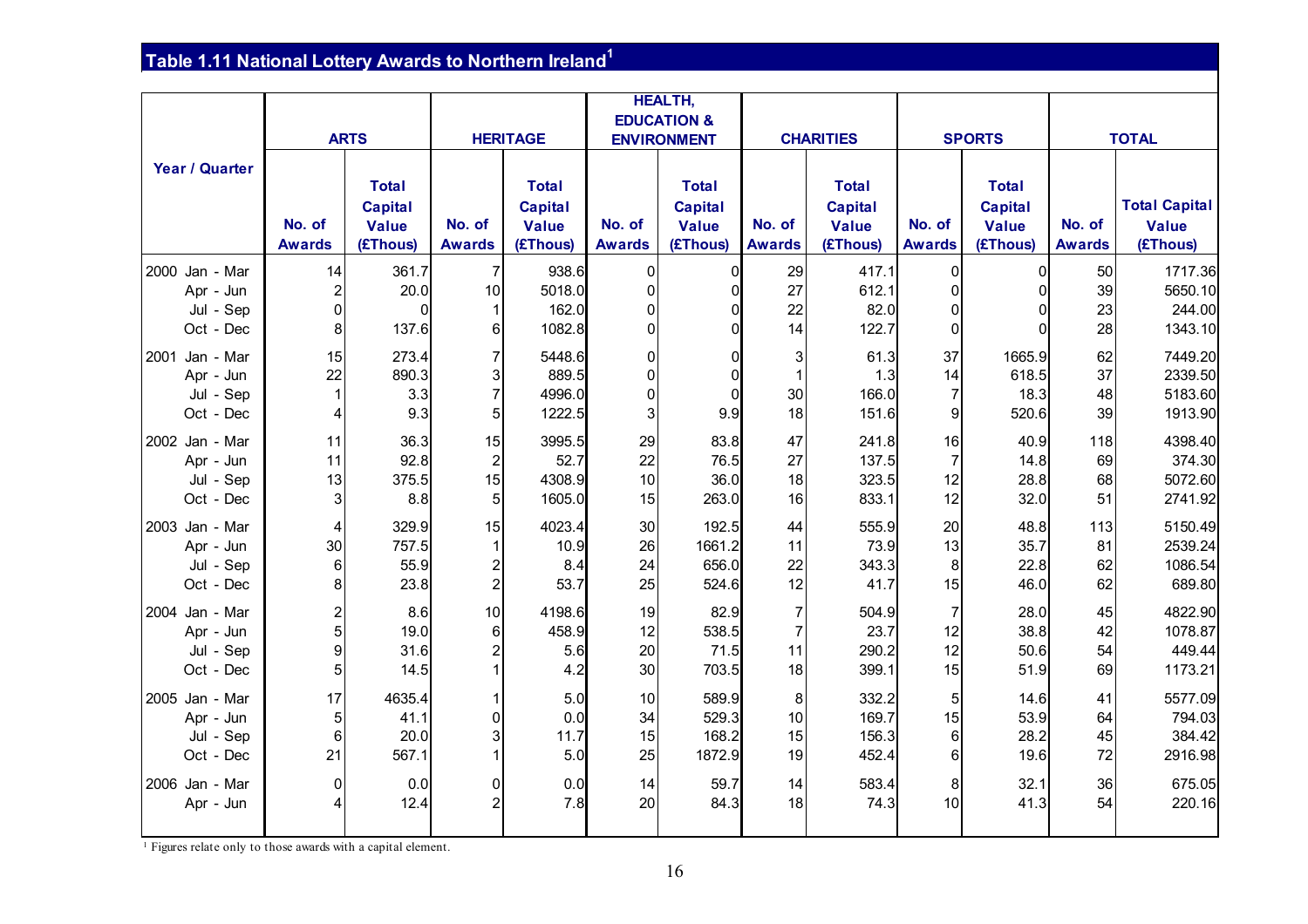# **Chapter 2 The Structure of the Industry**

|                                                | Table 2.1 Structure of the Construction Industry<br>The table below shows the number of businesses that are either registered for VAT with HM Customs and Excise or which operate<br>a PAYE scheme with the Inland Revenue, at June 2006 |          |       |       |                                                           |    |                 |              |  |  |  |  |
|------------------------------------------------|------------------------------------------------------------------------------------------------------------------------------------------------------------------------------------------------------------------------------------------|----------|-------|-------|-----------------------------------------------------------|----|-----------------|--------------|--|--|--|--|
| <b>SIC (2003)</b><br>class/<br><b>subclass</b> | <b>Description</b>                                                                                                                                                                                                                       |          |       |       | Turnover (£000) size band                                 |    |                 |              |  |  |  |  |
|                                                |                                                                                                                                                                                                                                          | $0 - 99$ |       |       | 100 - 499 500 - 1,999 2,000 - 4,999 5,000 - 9,999 10,000+ |    |                 | <b>Total</b> |  |  |  |  |
|                                                |                                                                                                                                                                                                                                          |          |       |       |                                                           |    |                 |              |  |  |  |  |
| 45.11                                          | Demolition and wrecking of<br>buildings; earth moving                                                                                                                                                                                    | 65       | 60    | 15    | 5                                                         | 0  | 0               | 145          |  |  |  |  |
| 45.12                                          | Test drilling and boring                                                                                                                                                                                                                 | 5        | 5     | 0     | 0                                                         | 0  | 0               | 10           |  |  |  |  |
| 45.21                                          | General construction of buildings<br>and civil engineering works                                                                                                                                                                         | 1,110    | 1,580 | 605   | 155                                                       | 55 | 45              | 3,555        |  |  |  |  |
| 45.22                                          | Erection of roof coverings and frames                                                                                                                                                                                                    | 65       | 90    | 15    | 0                                                         | 0  | $\overline{0}$  | 175          |  |  |  |  |
| 45.23                                          | Construction of motorways, roads,<br>railways, airfields and sports facilities                                                                                                                                                           | 65       | 110   | 20    | 5                                                         | 5  | 5               | 210          |  |  |  |  |
| 45.24                                          | Construction of water projects                                                                                                                                                                                                           | 0        | 5     | 0     | 0                                                         | 0  | 0               | 10           |  |  |  |  |
| 45.25                                          | Other construction work involving<br>special trades                                                                                                                                                                                      | 415      | 335   | 70    | 10                                                        | 5  | $\Omega$        | 840          |  |  |  |  |
| 45.31                                          | Installation of electrical wiring and<br>fittings                                                                                                                                                                                        | 580      | 415   | 120   | 25                                                        | 10 | 5               | 1,160        |  |  |  |  |
| 45.32                                          | Insulation work activities                                                                                                                                                                                                               | 20       | 35    | 10    | 0                                                         | 0  | $\overline{0}$  | 70           |  |  |  |  |
| 45.33                                          | Plumbing                                                                                                                                                                                                                                 | 415      | 405   | 90    | 20                                                        | 5  | $5\overline{a}$ | 940          |  |  |  |  |
| 45.34                                          | Other building installation                                                                                                                                                                                                              | 105      | 100   | 15    | 5                                                         | 0  | $\overline{0}$  | 220          |  |  |  |  |
| 45.41                                          | Plastering                                                                                                                                                                                                                               | 195      | 180   | 20    | 5                                                         | 0  | $\overline{0}$  | 400          |  |  |  |  |
| 45.42                                          | Joinery installation                                                                                                                                                                                                                     | 605      | 465   | 80    | 15                                                        | 5  | $\overline{0}$  | 1,165        |  |  |  |  |
| 45.43                                          | Floor and wall covering                                                                                                                                                                                                                  | 55       | 85    | 20    | 5                                                         | 0  | 0               | 160          |  |  |  |  |
| 45.44                                          | Painting and glazing                                                                                                                                                                                                                     | 195      | 255   | 25    | 5                                                         | 0  | 0               | 485          |  |  |  |  |
| 45.45                                          | Other building completion                                                                                                                                                                                                                | 120      | 115   | 25    | 5                                                         | 0  | 0               | 265          |  |  |  |  |
| 45.50                                          | Renting of construction or demolition<br>equipment with operator                                                                                                                                                                         | 165      | 85    | 40    | 5                                                         | 0  | $\Omega$        | 290          |  |  |  |  |
| Total                                          |                                                                                                                                                                                                                                          | 4,175    | 4,335 | 1,165 | 270                                                       | 90 | 60              | 10,095       |  |  |  |  |

 **Source: Inter Departmental Business Register, Office for National Statistics, Statistics Research Branch, Department of Enterprise,Trade and Investment** 

Figures have been rounded to the nearest 5 to avoid disclosure and thus figures may not add back to totals.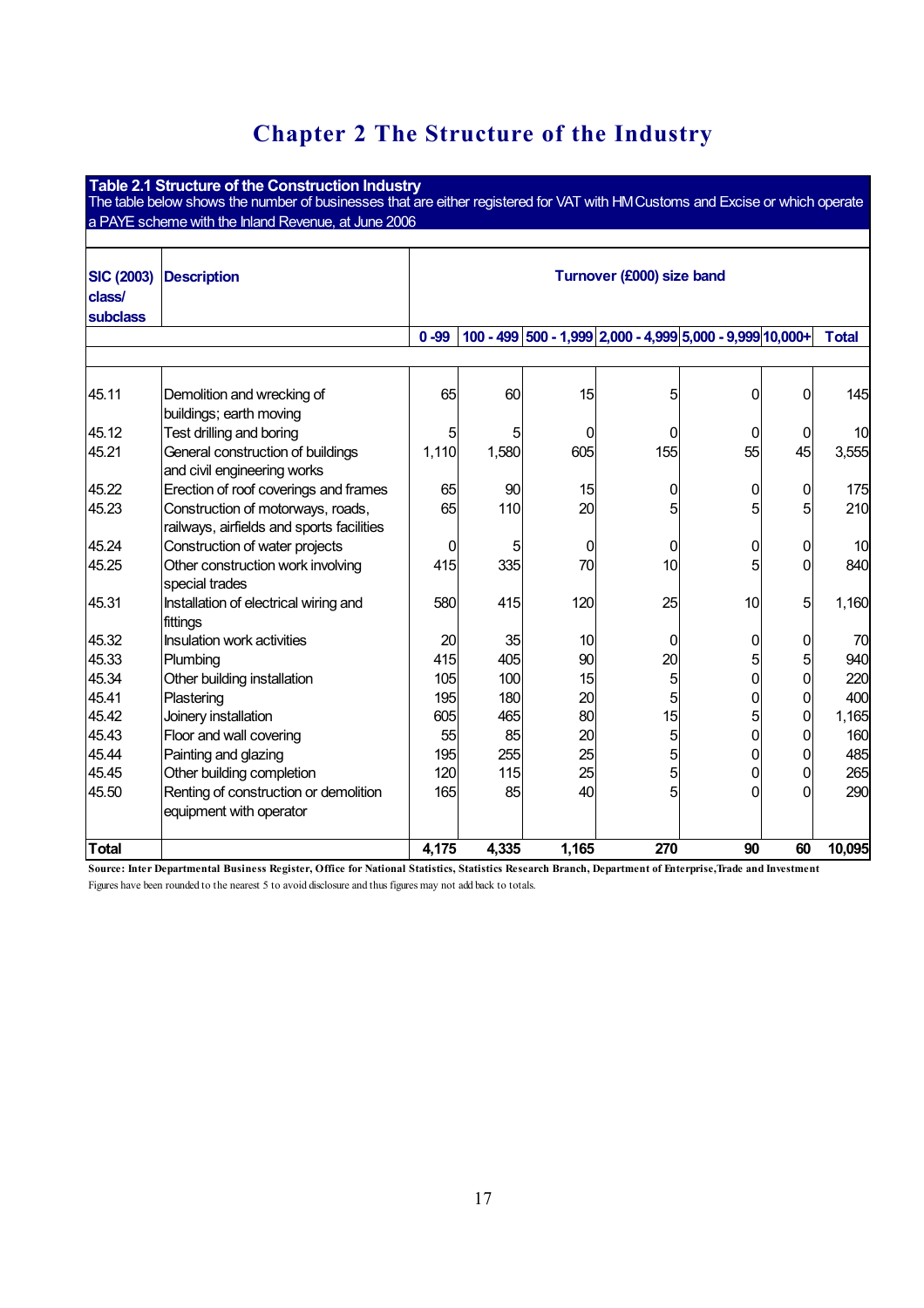### **Table 2.2 Northern Ireland Census of Employment September 2003**

**Employee Jobs** 

| <b>SIC03</b> | <b>BUSINESS DESCRIPTIONS</b>                                            | <b>Male</b> | <b>Male</b><br>Full-time Part-time | <b>Male</b> | <b>Female</b> | <b>Female</b><br><b>Full-time Part-time</b> | <b>Female</b> | <b>Total</b> |
|--------------|-------------------------------------------------------------------------|-------------|------------------------------------|-------------|---------------|---------------------------------------------|---------------|--------------|
| F            | <b>CONSTRUCTION</b>                                                     | 30,914      | 1,305                              | 32,219      | 2,412         | 1,379                                       | 3,791         | 36,010       |
| 45           | Construction                                                            | 30,914      | 1,305                              | 32,219      | 2,412         | 1,379                                       | 3,791         | 36,010       |
| 451          | Site preparation                                                        | 502         | 11                                 | 513         | 15            | 14                                          | 29            | 542          |
| 4511         | Demolition and wrecking of buildings; earth moving                      |             |                                    |             |               |                                             |               |              |
| 4512         | Test drilling and boring                                                |             |                                    |             |               |                                             |               |              |
| 452          | Building of complete constructions or parts thereof;                    | 16,478      | 684                                | 17,162      | 1,312         | 715                                         | 2,027         | 19,189       |
|              | civil engineering<br>General construction of buildings and civil        |             |                                    |             |               |                                             |               |              |
| 4521         | engineering works                                                       | 12,869      | 524                                | 13,393      | 1,132         | 593                                         | 1,725         | 15,118       |
| 4522         | Erection of roof covering and frames                                    |             |                                    |             |               |                                             |               |              |
| 4523         | Construction of highways, roads, airfields and sports<br>facilities     | 1,822       | 60                                 | 1,882       | 81            | 36                                          | 117           | 1,999        |
| 4524         | Construction of water projects                                          |             |                                    |             |               |                                             |               |              |
| 4525         | Other construction work involving special trades                        | 1,298       | 70                                 | 1,368       | 70            | 45                                          | 115           | 1,483        |
| 45211        | Construction of commercial buildings                                    | 604         | 10                                 | 614         | 38            | 33                                          | 71            | 685          |
| 45212        | Construction of domestic buildings                                      | 7,746       | 411                                | 8,157       | 638           | 435                                         | 1,073         | 9,230        |
| 45213        | Construction of civil engineering constructions                         | 4,519       | 103                                | 4,622       | 456           | 125                                         | 581           | 5,203        |
| 453          | <b>Building installation</b>                                            | 8,585       | 248                                | 8,833       | 722           | 381                                         | 1,103         | 9,936        |
| 4531         | Installation of electrical wiring and fittings                          | 5,251       | 116                                | 5,367       | 439           | 193                                         | 632           | 5,999        |
| 4532         | Installation work activities                                            | 220         | 6                                  | 226         | 24            | 9                                           | 33            | 259          |
| 4533         | Plumbing                                                                | 2,861       | 110                                | 2,971       | 231           | 158                                         | 389           | 3,360        |
| 4534         | Other building installation                                             | 253         | 16                                 | 269         | 28            | 21                                          | 49            | 318          |
| 454          | <b>Building completion</b>                                              | 4,598       | 336                                | 4,934       | 331           | 242                                         | 573           | 5,507        |
| 4541         | Plastering                                                              | 536         | 53                                 | 589         | 18            | 14                                          | 32            | 621          |
| 4542         | Joinery installation                                                    | 1,684       | 150                                | 1,834       | 122           | 102                                         | 224           | 2,058        |
| 4543         | Floor and wall covering                                                 | 291         | 29                                 | 320         | 47            | 25                                          | 72            | 392          |
| 4544         | Painting and glazing                                                    | 1,398       | 74                                 | 1,472       | 103           | 64                                          | 167           | 1,639        |
| 4545         | Other building completion                                               | 689         | 30                                 | 719         | 41            | 37                                          | 78            | 797          |
| 455          | Renting of construction or demolition equipment with<br>operator        | 751         | 26                                 | 777         | 32            | 27                                          | 59            | 836          |
|              | Not show n due to either no employees or confidentiality<br>constraints |             |                                    |             |               |                                             |               |              |

**Source: NI Census of Employment, DETI, September 2003** 

NOTES: 1 The Census of Employment is a statutory enquiry of all employers in Northern Ireland, carried out biennially under the Statistics of Trade and Employment (NI) Order 1988.

2 The Census of Employment covers employee jobs only. It excludes: agriculture (but includes animal husbandry service activities and hunting, trapping and game propagation) the self-employed, HM Armed Forces, private domestic servants, homeworkers and trainees without a contract of employment (non-employed status).

3 Persons working 30 hours or less per week are normally regarded as being in part-time employment.

4 The Census of Employment counts the number of jobs rather than the number of persons with jobs. Therefore a person holding both a full-time and a part-time job, or someone with two part-time jobs, will be counted twice.

5 Employees are classified to a Standard Industrial Classification (SIC03) from the business description for each employment unit.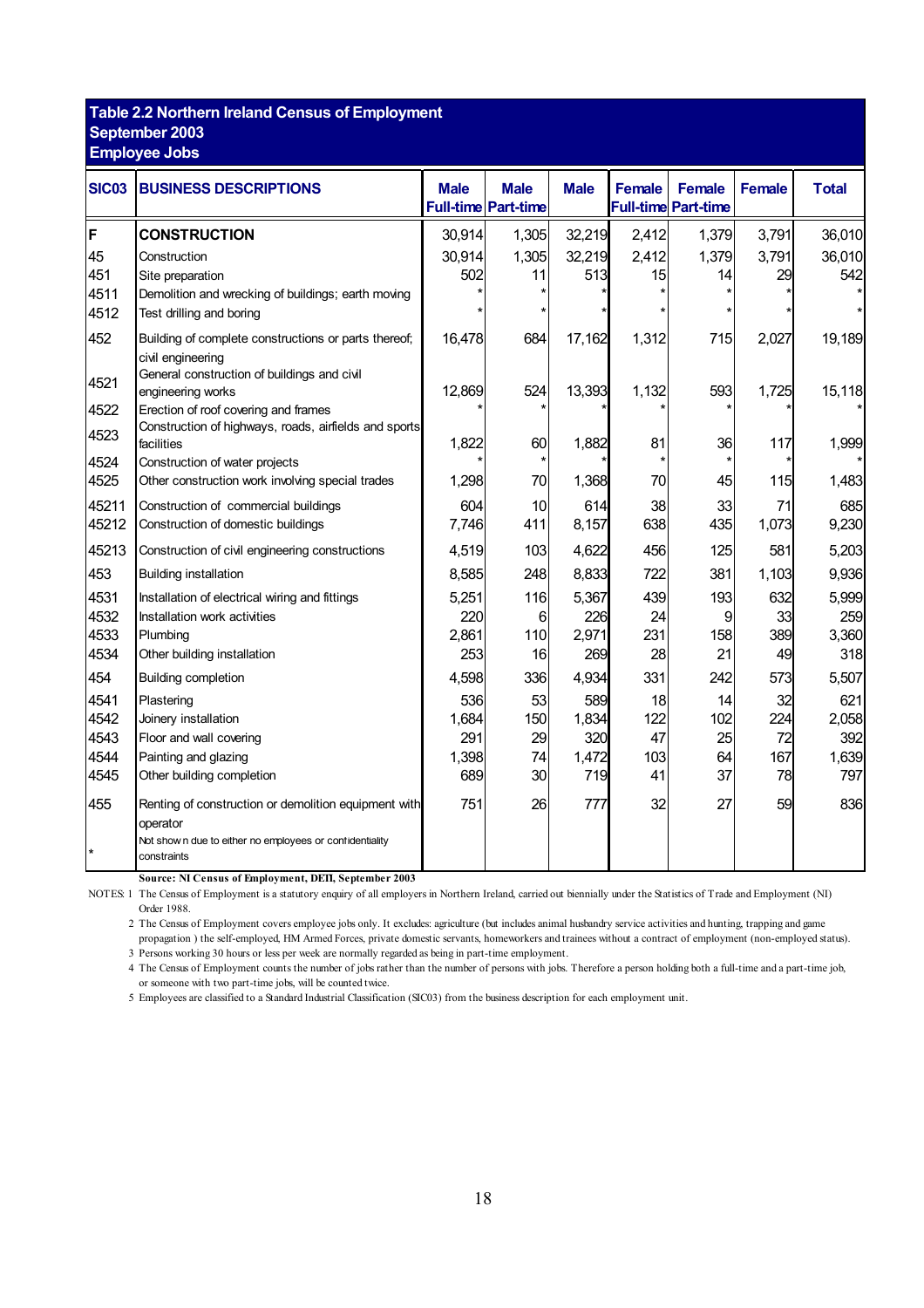|      |                          | Table 2.3 Northern Ireland Employee Jobs <sup>1</sup> in Construction |                                |                                                               |                                                              |
|------|--------------------------|-----------------------------------------------------------------------|--------------------------------|---------------------------------------------------------------|--------------------------------------------------------------|
| Year | Quarter                  | <b>Employee Jobs - Change-</b><br><b>Unadjusted</b>                   | Quarterly<br><b>Unadjusted</b> | <b>Employee Jobs-</b><br><b>Seasonally</b><br><b>Adjusted</b> | Quarterly<br>Change-<br><b>Seasonally</b><br><b>Adjusted</b> |
|      | 2000 March               | 34,090                                                                | 160                            | 34,210                                                        | 380                                                          |
|      | June                     | 34,470                                                                | 380                            | 34,610                                                        | 390                                                          |
|      | September                | 35,240                                                                | 770                            | 35,110                                                        | 500                                                          |
|      | December                 | 35,500                                                                | 260                            | 35,380                                                        | 270                                                          |
|      | 2001 March               | 35,790                                                                | 290                            | 35,880                                                        | 500                                                          |
|      | June                     | 35,810                                                                | 30                             | 35,950                                                        | 70                                                           |
|      | September                | 36,090                                                                | 280                            | 35,990                                                        | 40                                                           |
|      | December                 | 36,680                                                                | 590                            | 36,570                                                        | 570                                                          |
|      | 2002 March               | 36,560                                                                | $-120$                         | 36,630                                                        | 70                                                           |
|      | June                     | 36,300                                                                | $-260$                         | 36,410                                                        | $-220$                                                       |
|      | September                | 36,280                                                                | $-30$                          | 36,220                                                        | $-200$                                                       |
|      | December                 | 35,870                                                                | $-410$                         | 35,760                                                        | $-460$                                                       |
|      | 2003 March               | 35,400                                                                | $-460$                         | 35,460                                                        | $-300$                                                       |
|      | June                     | 35,930                                                                | 530                            | 36,020                                                        | 560                                                          |
|      | September                | 36,010                                                                | 80                             | 35,970                                                        | $-40$                                                        |
|      | December <sup>(R)</sup>  | 36,300                                                                | 290                            | 36,200                                                        | 230                                                          |
|      | 2004 March $(R)$         | 36,140                                                                | $-160$                         | 36,260                                                        | 60                                                           |
|      | June (R)                 | 36,170                                                                | 20                             | 36,190                                                        | $-70$                                                        |
|      | September <sup>(R)</sup> | 36,200                                                                | 40                             | 36,150                                                        | $-40$                                                        |
|      | December <sup>(R)</sup>  | 36,440                                                                | 240                            | 36,360                                                        | 210                                                          |
|      | 2005 March $(R)$         | 36,640                                                                | 200                            | 36,770                                                        | 410                                                          |
|      | June (R)                 | 37,590                                                                | 960                            | 37,590                                                        | 830                                                          |
|      | September $(R)$          | 38,120                                                                | 530                            | 38,070                                                        | 470                                                          |
|      | December <sup>(R)</sup>  | 38,460                                                                | 340                            | 38,390                                                        | 330                                                          |
|      | 2006 March $(R)$         | 38,630                                                                | 170                            | 38,760                                                        | 370                                                          |
|      | June <sup>(P)</sup>      | 38,800                                                                | 170                            | 38,790                                                        | 20                                                           |

 **Source: Q uarterly Employment Survey (Q ES), DETI** 

<sup>1</sup> Figures are rounded to the nearest 10 and may not sum due to rounding.

(P) Provisional; (R) Revised

Notes:

 Estimates of the number of employee jobs are obtained from the Quarterly Employment Survey (QES). T he QES covers all public sector bodies, all private sector firms with 25 or more employees and a sample of the remainder. The sample size has been chosen in order that estimates of total employee jobs should be accurate to within +/- 1% of the Census of Employment total. T he survey collects information on numbers of persons in full-time and part-time employment. It should be noted that the survey counts the number of jobs rather than the number of persons with jobs. For example, a person holding both a full-time job and a part-time job, or someone with two part-time jobs, will be counted twice.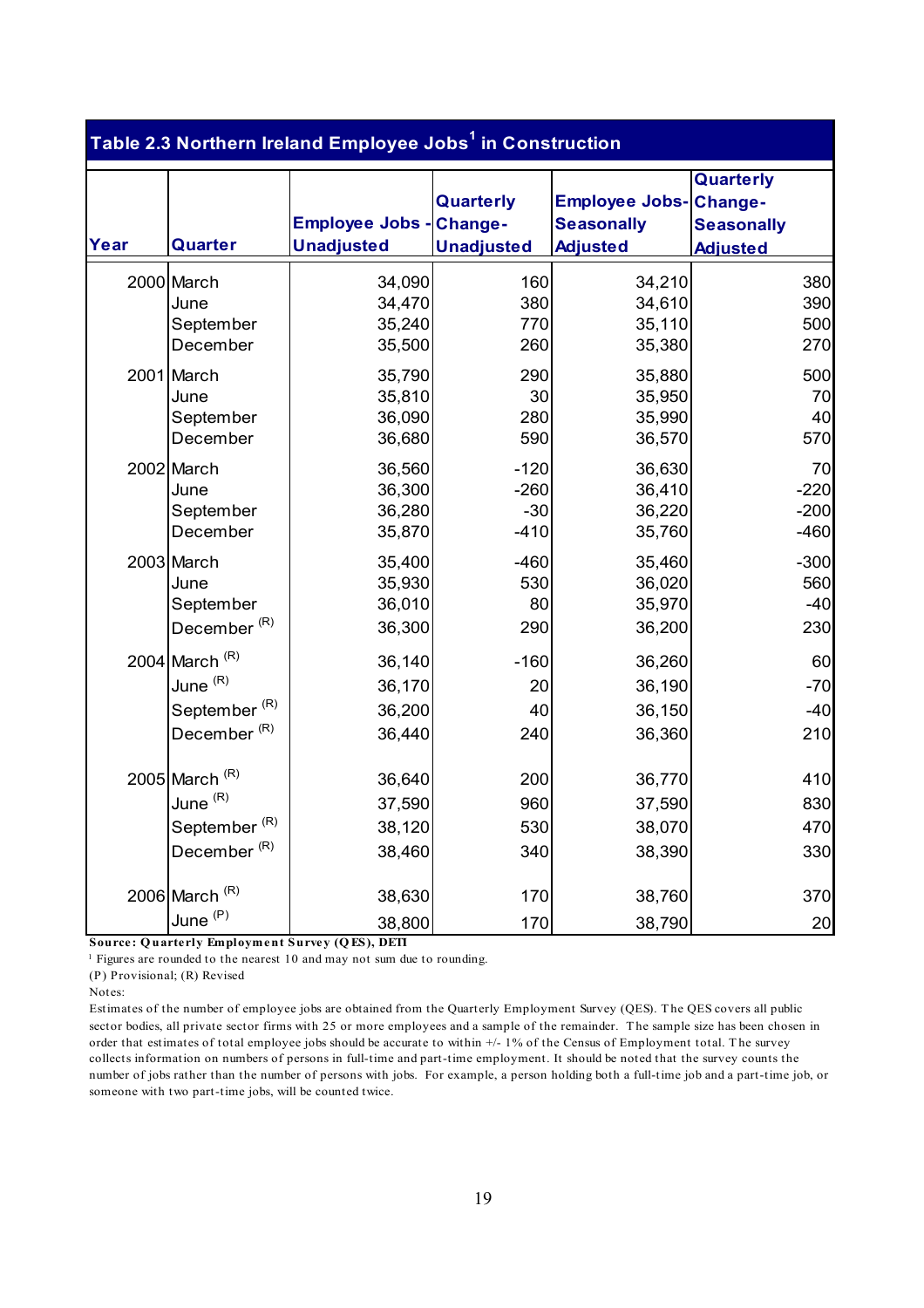| <b>Table 2.4 Northern Ireland Labour Force Survey</b><br>Self employed in Construction Industry |               |  |  |  |  |  |  |  |  |  |
|-------------------------------------------------------------------------------------------------|---------------|--|--|--|--|--|--|--|--|--|
| <b>Year (Quarter 2)</b>                                                                         | <b>Number</b> |  |  |  |  |  |  |  |  |  |
| 2006                                                                                            | 30,000        |  |  |  |  |  |  |  |  |  |
| 2005                                                                                            | 32,000        |  |  |  |  |  |  |  |  |  |
| 2004                                                                                            | 33,000        |  |  |  |  |  |  |  |  |  |
| 2003                                                                                            | 29,000        |  |  |  |  |  |  |  |  |  |
| 2002                                                                                            | 25,000        |  |  |  |  |  |  |  |  |  |
| 2001                                                                                            | 25,000        |  |  |  |  |  |  |  |  |  |

Notes:

Quarter 2 comprises the months April, May and June.

Figures are rounded to the nearest thousand.

Above estimates are subject to sampling error.

Allocation between self employed and employees status is by self assessment.

The above estimates are based on re-weighted LFS estimates, which are in line with 2001 Census of Poulation results. Revisions to the self-employment series have also taken place to reflect improvements to the LFS editing procedures, based on the SOC 2000 Occupational Classification, which allow data edits to be removed which previously reclassified some self-employed as employees.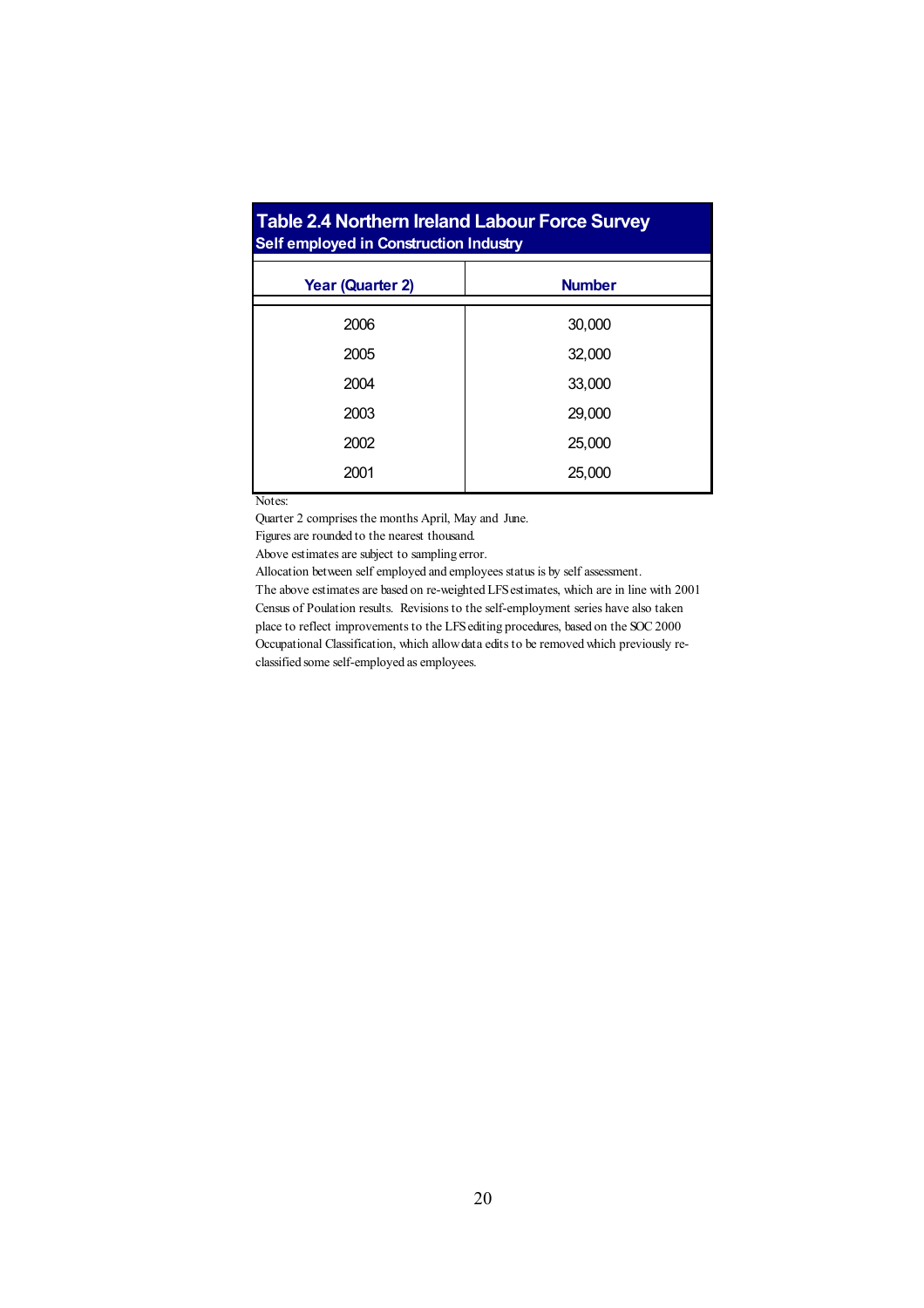#### **Table 2.5 Northern Ireland Annual Survey of Hours and Earnings**

**Earnings and Hours in the Construction Industry** 

full time male employees, on adult rates, whose pay was not affected by absence Construction Industry SIC 1992 Division F

|                 |              | <b>Mean gross weekly earnings</b>      |                 |              |             | Percentage of employees who received |                |                          |  |
|-----------------|--------------|----------------------------------------|-----------------|--------------|-------------|--------------------------------------|----------------|--------------------------|--|
|                 |              |                                        | <b>Of Which</b> |              |             |                                      |                |                          |  |
| <b>At April</b> |              |                                        |                 |              |             |                                      |                |                          |  |
| <b>Each</b>     |              | <b>Overtime</b>                        |                 | Premium      |             | <b>Overtime</b>                      |                | <b>Premium</b>           |  |
| Year            | <b>Total</b> | Pay                                    | <b>PBR</b> etc  | payments     |             | pay                                  | <b>PBR</b> etc | payments                 |  |
| 2001            | £351.5       | £30.0                                  | X               | $\mathsf{x}$ |             | 29.6%                                | 10.2%          | 0.7%                     |  |
| 2002            | £371.0       | £31.3                                  | X               | X            |             | 30.6%                                | 7.5%           | 2.6%                     |  |
| 2003            | £386.9       | £25.6                                  | $\mathbf{x}$    | X            |             | 28.2%                                | 13.6%          | 1.4%                     |  |
| 2004            | £403.0       | £28.5                                  | X               | X            |             | 27.3%                                | 8.9%           | 3.2%                     |  |
| 2004**          | £403.6       | £25.1                                  | X               | X            |             | 24.9%                                | 7.7%           | 3.0%                     |  |
| 2005**          | £401.2       | £17.2                                  | X               | X            |             | 19.4%                                | 5.9%           | 1.1%                     |  |
|                 |              | <b>Distribution of weekly earnings</b> |                 |              |             |                                      |                | <b>Mean weekly hours</b> |  |
|                 |              | <b>Median</b>                          |                 |              | <b>Mean</b> |                                      | <b>Mean</b>    |                          |  |
|                 |              |                                        |                 |              | hourly      |                                      | total weekly   | <b>Mean</b>              |  |
| <b>At April</b> | 10%          | 50%                                    | 10%             |              | earnings    |                                      | hours          | weekly                   |  |
| <b>Each</b>     | earned less  | earned less                            | earned          |              | excluding   |                                      | (including     | overtime                 |  |
| Year            | than         | than                                   | more than       |              | overtime*   |                                      | overtime)      | hours                    |  |
| 2001            | X            | X                                      | X               |              | £8.09       |                                      | 42.7           | 2.9                      |  |
| 2002            | X            | X                                      | X               |              | £8.60       |                                      | 42.4           | 2.9                      |  |
| 2003            | £234.5       | £349.0                                 | £591.9          |              | £9.12       |                                      | 42.0           | 2.4                      |  |

PBR - payment by results, includes piecework, bonuses, commission and incentive payments (includes profit related pay until 1996).

Premium pay - for shift-work, and for night or week-end work where these are not treated as overtime.

x - data unavailable or suppressed

\* Average hourly earnings are calculated by dividing the sum of the weekly earnings of the group of employees

by the sum of their total weekly hours.

 \*\* To improve coverage, supplementary data was collected for the 2004 and 2005 ASHE surveys on businesses not registered for VAT and for people who changed or started new jobs between sample selection and the survey period.

The 2004 results include this supplementary information and reflect revisions made in previously publish 2004 data as a result of late returns and reworking data.

**2004** £234.1 £337.2 £575.5 £9.37 42.6 2.6 **2004\*\*** | £231.8 | £336.0 | x | | £9.47 | | 42.3 | 2.3 **2005\*\*** | £191.8 | £340.3 | x | | £9.59 | | 41.5 | 1.5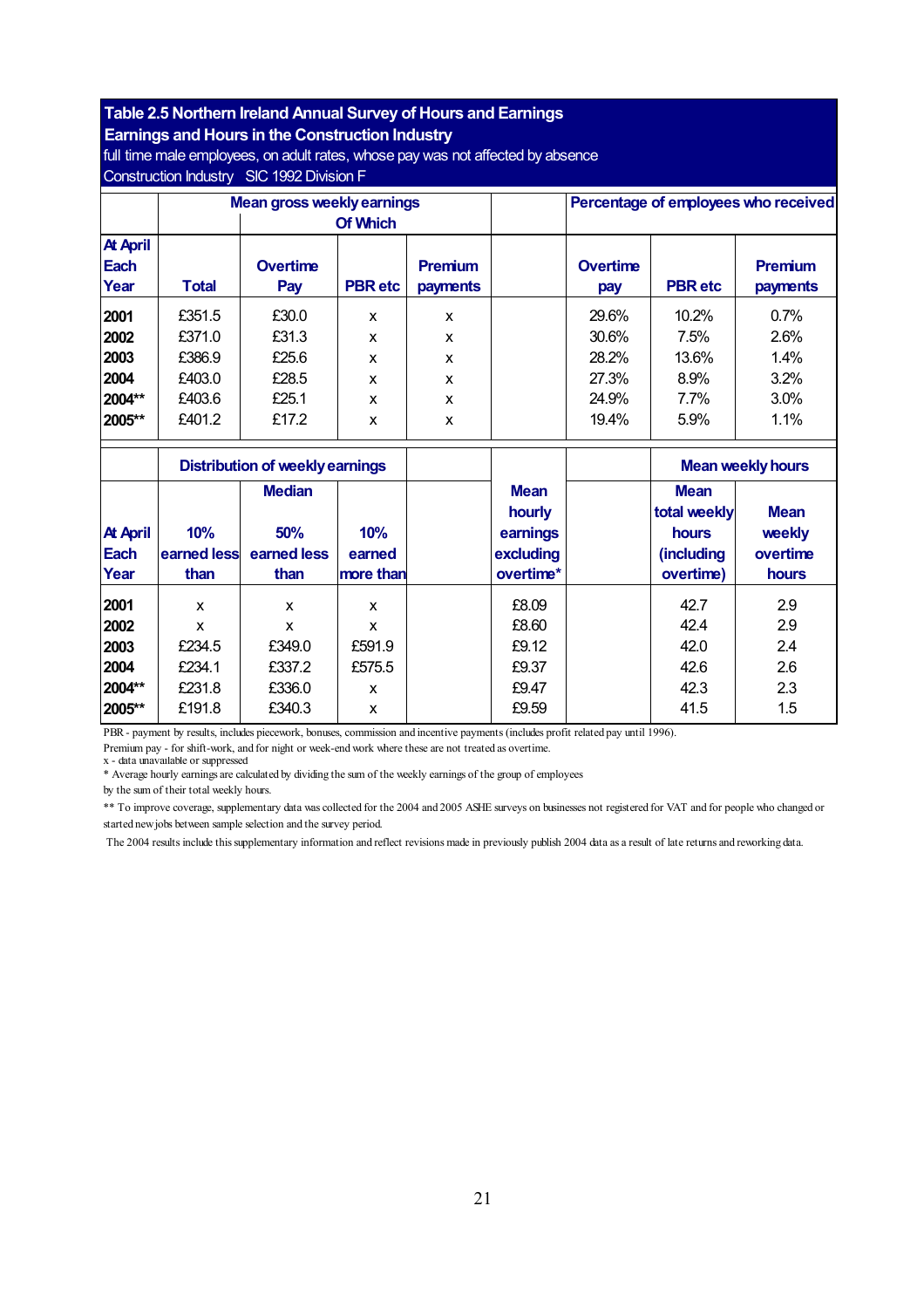## **Table 2.6 Northern Ireland Annual Survey of Hours and Earnings Earnings in the Construction Industry by Occupation**

|                                 | SOC 531 - Construction<br>trades    |                                                        |                                     | SOC 5315 - carpenters and<br>joiners                   | SOC 912 - elementary<br>construction occupations |                                                        |  |
|---------------------------------|-------------------------------------|--------------------------------------------------------|-------------------------------------|--------------------------------------------------------|--------------------------------------------------|--------------------------------------------------------|--|
| <b>At April</b><br>Each<br>Year | Average<br>gross weekly<br>earnings | Average<br>hourly<br>earnings<br>excluding<br>overtime | Average<br>gross weekly<br>earnings | Average<br>hourly<br>earnings<br>excluding<br>overtime | Average<br>gross weekly<br>earnings              | Average<br>hourly<br>earnings<br>excluding<br>overtime |  |
|                                 |                                     |                                                        |                                     |                                                        |                                                  |                                                        |  |
| 2001                            | £316.7                              | £7.45                                                  | £320.0                              | £7.72                                                  | £244.1                                           | £5.62                                                  |  |
| 2002                            | £319.8                              | £7.43                                                  | £312.7                              | £7.33                                                  | £275.2                                           | £5.83                                                  |  |
| 2003                            | £367.6                              | £8.28                                                  | £334.3                              | £7.59                                                  | £274.9                                           | £6.19                                                  |  |
| 2004                            | £350.6                              | £8.12                                                  | £351.1                              | £7.72                                                  | £335.9                                           | £7.49                                                  |  |
| 2004**                          | £348.6                              | £8.09                                                  | £345.7                              | £7.63                                                  | £334.5                                           | £7.46                                                  |  |
| 2005**                          | £333.9                              | £8.01                                                  | £340.9                              | £7.85                                                  | £321.1                                           | £7.03                                                  |  |

- full time m ale em ployees, on adult rates, whose pay was not affected by absence

SOC - Standard Occupational Classification 2000

\*\* T o improve coverage, supplementary data was collected for the 2004 and 2005 ASHE surveys on businesses not registered for VAT and for people who changed or started new jobs between sample selection and the survey period. T he 2004 results include this supplementary information and reflect revisions made in previously publish 2004 data as a result of late returns and reworking data.

#### **Table 2.7 Northern Ireland Annual Survey of Hours and Earnings**

 **Earnings and Hours in the Construction Industry and in all Industries and Services**  full time male employees, on adult rates, whose pay was not affected by absence

- Construction Industry SIC 1992 Division F (from 2002 SIC 2003)

|                                  |                                            | <b>FULL-TIME MALES</b>                                    |                                                                         |  |                                         |                                                    |                                                                      |  |  |
|----------------------------------|--------------------------------------------|-----------------------------------------------------------|-------------------------------------------------------------------------|--|-----------------------------------------|----------------------------------------------------|----------------------------------------------------------------------|--|--|
|                                  |                                            | <b>CONSTRUCTION INDUSTRY</b>                              |                                                                         |  | ALL INDUSTRIES AND SERVICES             |                                                    |                                                                      |  |  |
| <b>At April</b><br>Each<br>Year  | <b>Mean</b><br>gross<br>weekly<br>earnings | <b>Mean</b><br>hourly<br>earning<br>excluding<br>overtime | <b>Mean total</b><br>weekly<br>hours<br><i>(including)</i><br>overtime) |  | <b>Mean gross</b><br>weekly<br>earnings | Mean<br>hourly<br>earning<br>excluding<br>overtime | <b>Mean total</b><br>weekly hours<br><i>(including)</i><br>overtime) |  |  |
| 2000<br>2001<br>2002             | £345.3<br>£351.5<br>£371.0                 | £7.76<br>£8.09<br>£8.60                                   | 43.6<br>42.7<br>42.4                                                    |  | £403.6<br>£418.9<br>£431.9              | £9.70<br>£10.13<br>£10.44                          | 41.3<br>41.2<br>41.1                                                 |  |  |
| 2003<br>2004<br>2004**<br>2005** | £386.9<br>£403.0<br>£403.6<br>£401.2       | £9.12<br>£9.37<br>£9.47<br>£9.59                          | 42.0<br>42.6<br>42.3<br>41.5                                            |  | £447.7<br>£466.3<br>£463.1<br>£487.1    | £10.91<br>£11.23<br>£11.15<br>£11.75               | 40.7<br>41.1<br>41.3<br>41.1                                         |  |  |

\*\* To improve coverage, supplementary data was collected for the 2004 and 2005 ASHE surveys on businesses not registered for VAT and for people who changed or started new jobs between sample selection and the survey period. The 2004 results include this supplementary information and reflect revisions made in previously publish 2004 data as a result of late returns and reworking data.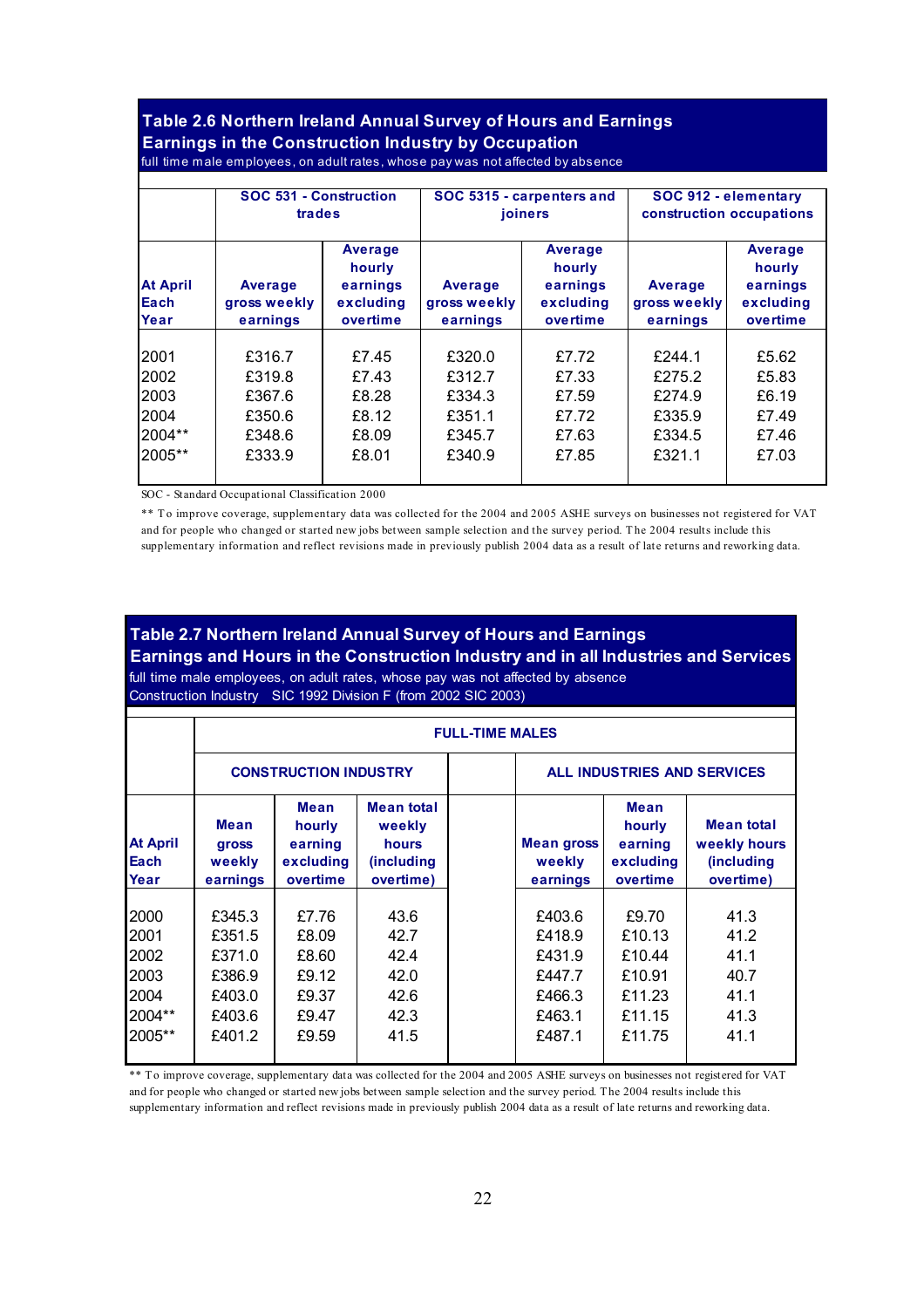### **– 2.8 Statistics of accidents reported to HSENI 2000/01 2004/05**

### **2.8.1. All accidents – fatal, major injury and over 3 day**

| Year       | <b>Fatal</b>    | <b>Major</b> | <b>Over 3 Day</b> | <b>Total</b> |
|------------|-----------------|--------------|-------------------|--------------|
|            |                 |              |                   |              |
| 2000/01    | 12 <sub>1</sub> | 578          | 3,421             | 4,011        |
| 2001/02    | 9               | 595          | 3,547             | 4,151        |
| 2002/03    | 21              | 650          | 3,039             | 3,710        |
| 2003/04    | 19              | 675          | 2,642             | 3,336        |
| 2004/05(P) | 15I             | 640          | 2,359             | 3,014        |
| 2005/06(P) | 20              | 588          | 2,572             | 3,180        |

#### **2.8.2. All accidents by industrial sector**

| Year       | <b>Agric</b> | <b>Constr</b> | $Mfg\&Q1$ | <b>Educ</b> | <b>Health</b> | <b>Other</b> | Total |
|------------|--------------|---------------|-----------|-------------|---------------|--------------|-------|
|            |              |               |           |             |               |              |       |
| 2000/01    | 72           | 245I          | 1,259     | 380         | 498           | 1,557        | 4,011 |
| 2001/02    | 57           | 236           | 1,195     | 392         | 467           | 1,804        | 4,151 |
| 2002/03    | 54           | 212           | 1,030     | 481         | 505           | 1,428        | 3,710 |
| 2003/04    | 42           | 246           | 963       | 350         | 454           | 1,281        | 3,336 |
| 2004/05(P) | 37           | 250           | 863       | 275         | 442           | 1.147        | 3,014 |
| 2005/06(P) | 44           | 302           | 894       | 330         | 492           | 1,118        | 3,180 |

#### **2.8.3. Major accidents by industrial sector**

| Year       | Agric <sup>2</sup> | <b>Constr</b> | Mfg & Q | <b>Educ</b> | <b>Health</b> | <b>Other</b>     | Total |
|------------|--------------------|---------------|---------|-------------|---------------|------------------|-------|
|            |                    |               |         |             |               |                  |       |
| 2000/01    | N/A                | 681           | 122     | 206         | 52            | 130 <sub>1</sub> | 578   |
| 2001/02    | N/A                | 55            | 147     | 199         | 58            | 136              | 595   |
| 2002/03    | N/A                | 60            | 116l    | 293         | 58            | 123              | 650   |
| 2003/04    | N/A                | 81            | 148l    | 181         | 86            | 179              | 675   |
| 2004/05(P) | N/A                | 98            | 146     | 119         | 88            | 189              | 640   |
| 2005/06(P) | N/A                | 86            | 134     | 151         | 84            | 133              | 588   |

#### **2.8.4. Fatal accident incidence rates per 100,000 workers by industrial sector**

| Year       | <b>Agriculture</b> | <b>Construction</b> | <b>Manufacturing</b> | <b>All Industries</b> |
|------------|--------------------|---------------------|----------------------|-----------------------|
|            |                    |                     |                      |                       |
| 2000/01    | 19.16              | 8.5                 | 1.91                 | 0.94                  |
| 2001/02    | 13.69              | 11.41               | 1.01                 | 0.93                  |
| 2002/03    | 12.4               | 12.7                |                      | 2.6                   |
| 2003/04    | 19.2               | 10.2                |                      | 2.3                   |
| 2004/05(P) | 11.9               | 6.7                 |                      | 1.6                   |
| 2005/06(P) | 28.5               | 7.4                 | 3.1                  | 2.3                   |

<sup>1</sup> Mfg & Q: Manufacturing and Quarries.

2 Non-fatal Agriculture accidents are not classified as "major" and "over 3 day", but simply as "non-fatal".

 $(P)$  = provisional figures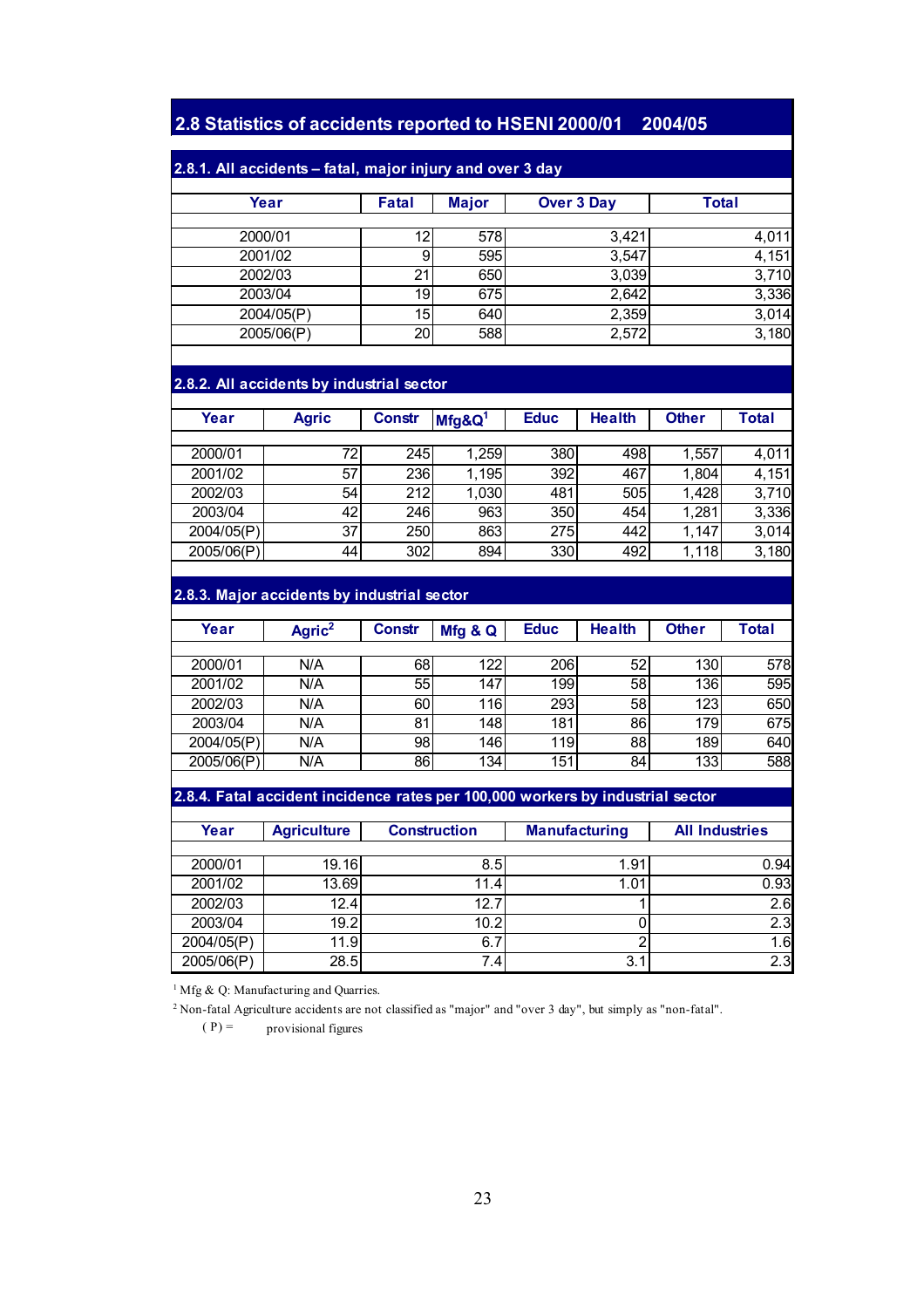#### **– 2.8.5. Construction sector cause of accident by type of accident**

|                 |              | 2000/01      |                   |       | 2001/02         |                   |  |
|-----------------|--------------|--------------|-------------------|-------|-----------------|-------------------|--|
| <b>Cause</b>    | <b>Fatal</b> | <b>Major</b> | Over <sub>3</sub> | Fatal | <b>Major</b>    | Over <sub>3</sub> |  |
|                 |              |              | day               |       |                 | day               |  |
| Fall            | 3            | 39           | 38                | 0     | $\overline{24}$ | 36                |  |
| Struck by       | 0            | 8            | 35                |       |                 | 35                |  |
| Handling,       | 0            | 5            | 35                | 0     |                 | 35                |  |
| strains/sprains |              |              |                   |       |                 |                   |  |
| Slip or trip    | 0            | っ            | 21                | 0     | 4               | 24                |  |
| Vehicle         | 0            | 5            | 6                 | 0     |                 | 4                 |  |
| Collapsing or   | 0            | 2            | $\overline{2}$    |       | $\overline{c}$  | 3                 |  |
| overturning     |              |              |                   |       |                 |                   |  |
| Others          | 0            |              | 37                | 2     | 16              | 34                |  |
| <b>Totals</b>   | 3            | 68           | 174               | 4     | 55              | 171               |  |

|                         |                | 2002/03        |                   | 2003/04      |              |                   |
|-------------------------|----------------|----------------|-------------------|--------------|--------------|-------------------|
| <b>Cause</b>            | <b>Fatal</b>   | <b>Major</b>   | Over <sub>3</sub> | <b>Fatal</b> | <b>Major</b> | Over <sub>3</sub> |
|                         |                |                | day               |              |              | day               |
| Fall                    | 5              | 29             | 20                | 3            | 29           | 34                |
| Struck by               | 0              | 6              | 27                | 0            | 16           | 26                |
| Handling,               | 0              | $\overline{2}$ | 31                | 0            | 4            | 41                |
| strains/sprains         |                |                |                   |              |              |                   |
| Slip or trip            | 0              |                | 30                | 0            | 18           | 27                |
| Vehicle                 | 0              | 3              | 4                 | 0            |              | 3                 |
| Collapsing or           | $\mathcal{P}$  |                | 5                 | 3            | 2            | 3                 |
| overturning             |                |                |                   |              |              |                   |
| <b>Others</b>           | $\overline{2}$ | 12             | 26                | 0            | 11           | 26                |
| <b>Totals</b>           | 9              | 60             | 143               | 6            | 81           | 160               |
| (p) provisional figures |                |                |                   |              |              |                   |

|                 |              | 2004/05         |                   |              | 2005/06(p)   |        |
|-----------------|--------------|-----------------|-------------------|--------------|--------------|--------|
| Cause           | <b>Fatal</b> | <b>Major</b>    | Over <sub>3</sub> | <b>Fatal</b> | <b>Major</b> | Over 3 |
| Fall            |              | 40              | 25                | 3            | 41           | 31     |
| Struck by       |              | 16              | 23                |              | 13           | 48     |
| Handling,       |              | 10 <sup>1</sup> | 50                |              | 4            | 55     |
| strains/sprains |              |                 |                   |              |              |        |
| Slip or trip    |              | 17 <sup>1</sup> | 17                |              | 12           | 28     |
| Vehicle         |              |                 | 3                 |              |              | 8      |
| Collapsing or   |              | 3 <sub>l</sub>  | ົ                 |              |              |        |
| overturning     |              |                 |                   |              |              |        |
| Others          |              | 11              | 24                | 2            | 14           | 40     |
| <b>Totals</b>   |              | 98              | 148               | 5            | 86           | 211    |

(p) provisional figures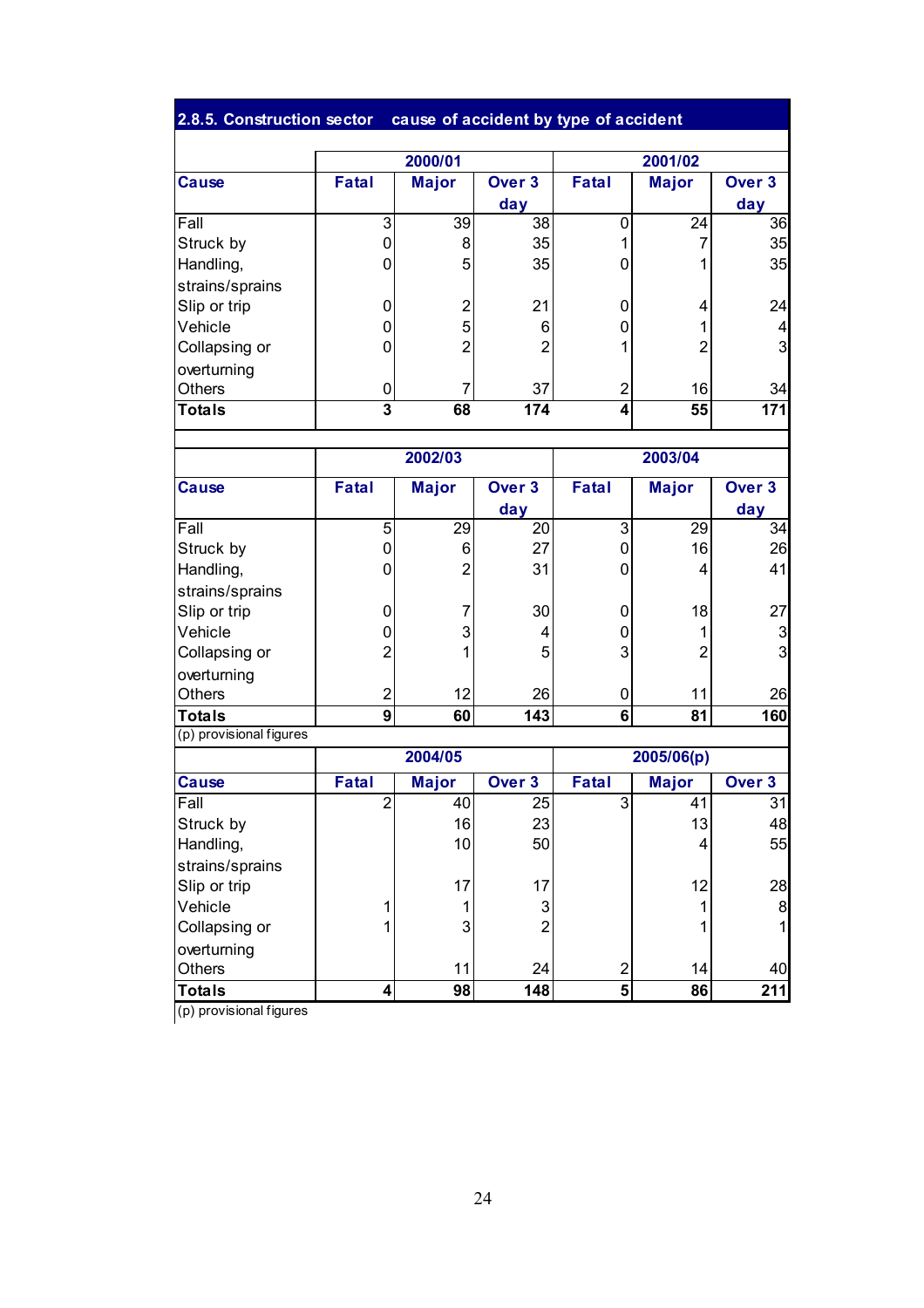|         |                                       |                              |                                      | 2.8.6. Construction sector - description of fatal accidents                                      |                                 |
|---------|---------------------------------------|------------------------------|--------------------------------------|--------------------------------------------------------------------------------------------------|---------------------------------|
| Year    | <b>Number of</b><br><b>Fatalities</b> | <b>Occupation</b>            | <b>Employment</b><br><b>Category</b> | <b>Description</b>                                                                               | <b>Date</b>                     |
|         |                                       | Plumber                      | Self-employed                        | Fell 13m from landing.                                                                           | 28/04/2000                      |
|         |                                       | Labourer                     | Employee                             | Fell from scaffolding.                                                                           | 25/09/2000                      |
| 2000/01 | 31                                    |                              |                                      |                                                                                                  | (Died 04/10/2000)               |
|         |                                       | Demolition                   | Employee                             | Fell through opening in floor of industrial                                                      | 16/11/2000                      |
|         |                                       | worker                       |                                      | premises.                                                                                        |                                 |
|         |                                       | Joiner                       | Employee                             | Crushed under bale of reinforced mesh that fell                                                  | 21/06/2001                      |
|         |                                       |                              |                                      | 8m during lifting operation.                                                                     |                                 |
|         |                                       | Electrician                  | Self-employed                        | Electrocuted while rewiring a house.                                                             | 19/11/2001                      |
| 2001/02 |                                       | 4Builder                     | Self-employed                        | Crushed when entangled between slewing ring                                                      | 04/12/2001                      |
|         |                                       |                              |                                      | and digger tracks.                                                                               |                                 |
|         |                                       | Worker                       | Employee                             | Electrocuted when boom of excavator came in                                                      | 15/12/2001                      |
|         |                                       |                              |                                      | contact with 33kv overhead power lines.                                                          |                                 |
|         |                                       | Painter                      | Employee                             | Electrocuted while working from MEWP when it                                                     | 08/05/2002                      |
|         |                                       |                              |                                      | came into contact with overhead power line.                                                      |                                 |
|         |                                       | Child (boy                   | Member of the                        | Trapped in 225mm diameter sewer pipe.                                                            | 01/06/2002                      |
|         |                                       | aged 5 yrs)                  | public                               |                                                                                                  |                                 |
|         |                                       | Roofer                       | Self-employed                        | Fell from roof while carrying out minor repairs.<br>Crushed underneath staircase that collapsed. | 19/07/2002                      |
|         |                                       | Labourer<br>Labourer         | Self-employed<br>Employee            | Fell following collapse of 8 staircases during                                                   | 03/09/2002<br>03/09/2002        |
|         |                                       |                              |                                      | placing of the staircases.                                                                       |                                 |
| 2002/03 | $8 + 1$ child                         | Businessman                  | Self-employed                        | Crushed under wall knocked over by arm of                                                        | 18/11/2002                      |
|         |                                       |                              |                                      | excavator.                                                                                       |                                 |
|         |                                       | Joiner                       | Employee                             | Fell 3.6m from cage mounted on telescopic                                                        | 03/12/2002                      |
|         |                                       |                              |                                      | handler; cage also fell onto the deceased.                                                       |                                 |
|         |                                       | Mastic                       | Employee                             | Slipped on hip roof and fell underneath middle                                                   | 21/01/2003                      |
|         |                                       | asphalter                    |                                      | guard rail and onto flat roof approx 3m below.                                                   | (Died                           |
|         |                                       |                              |                                      |                                                                                                  | 23/01/2003)                     |
|         |                                       | <b>Builder</b>               | Self-employed                        | Fell 13.5m from extension ladder mounted on                                                      | 07/02/2003                      |
|         |                                       |                              |                                      | top of tower scaffold.                                                                           |                                 |
|         |                                       | Joiner                       | Employee                             | Fell 2.8m through an opening in the floor of a                                                   | 14 / 05 / 2003                  |
|         |                                       |                              |                                      | timber framed house                                                                              | (Died 16/ 05/ 2003)             |
|         |                                       | Sub-contractor Self-employed |                                      | Crush in a trench collapse                                                                       | 30/08/2003                      |
| 2003/04 | 6                                     | Mushroom                     | Employee                             | Crushed under an overturned excavator                                                            | 23/10/2003                      |
|         |                                       | Picker                       |                                      |                                                                                                  |                                 |
|         |                                       | Labourer                     |                                      | Fell from a ladder                                                                               | 17/11/2003                      |
|         |                                       | Digger driver                | Self-employed                        | Crushed under a wall collapse during demolition                                                  | 10/12/2003                      |
|         |                                       | <b>Builder</b>               | Self-employed                        | Fell approx 7m off a roof                                                                        | (Died 21/02/2004)<br>04/03/2004 |
|         |                                       |                              |                                      |                                                                                                  |                                 |
|         |                                       | Joiner                       | Employed                             | Fell approx 2.4m from a wall with wet mortar                                                     | 04/10/2004                      |
| 2004/05 | 4                                     | Labourer                     | Employed                             | Crushed under a wall collapse                                                                    | (Died 07/10/2004)<br>12/02/2005 |
|         |                                       | Roofer                       | Employed                             | Fell approx.12.3m from a roof                                                                    | 15/03/2005                      |
|         |                                       | Road Worker                  | Self-employed                        | Knocked over by a reversing lorry                                                                | 22/03/2005                      |
|         |                                       | Roofer                       | Employee                             | Fell approx. 5m through a roof light onto                                                        | 30/05/2005                      |
|         |                                       |                              |                                      | concrete floor                                                                                   |                                 |
|         |                                       | Fitter                       | Employee                             | Died in explosion at water treatment works                                                       | 06/02/2005                      |
|         |                                       |                              |                                      | whilst carrying out construction maintenance                                                     |                                 |
|         |                                       |                              |                                      | work                                                                                             |                                 |
| 2005/06 | 51                                    | Farmer                       | Self-employed                        | Fell from roof (5m) through Perspex skylight on                                                  | 13/10/2005                      |
|         |                                       |                              |                                      | corrugated farm shed                                                                             | (Died 14/10/2005)               |
|         |                                       | Painter/                     | Employee                             | Fell from ladder whilst painting facia at eves of                                                | 12/06/2005                      |
|         |                                       | decorator<br>Road Worker     | Self-employed                        | house<br>Electrocuted when an articulated lorry made                                             | 28/02/2006                      |
|         |                                       |                              |                                      | contact with an overhead powerline                                                               |                                 |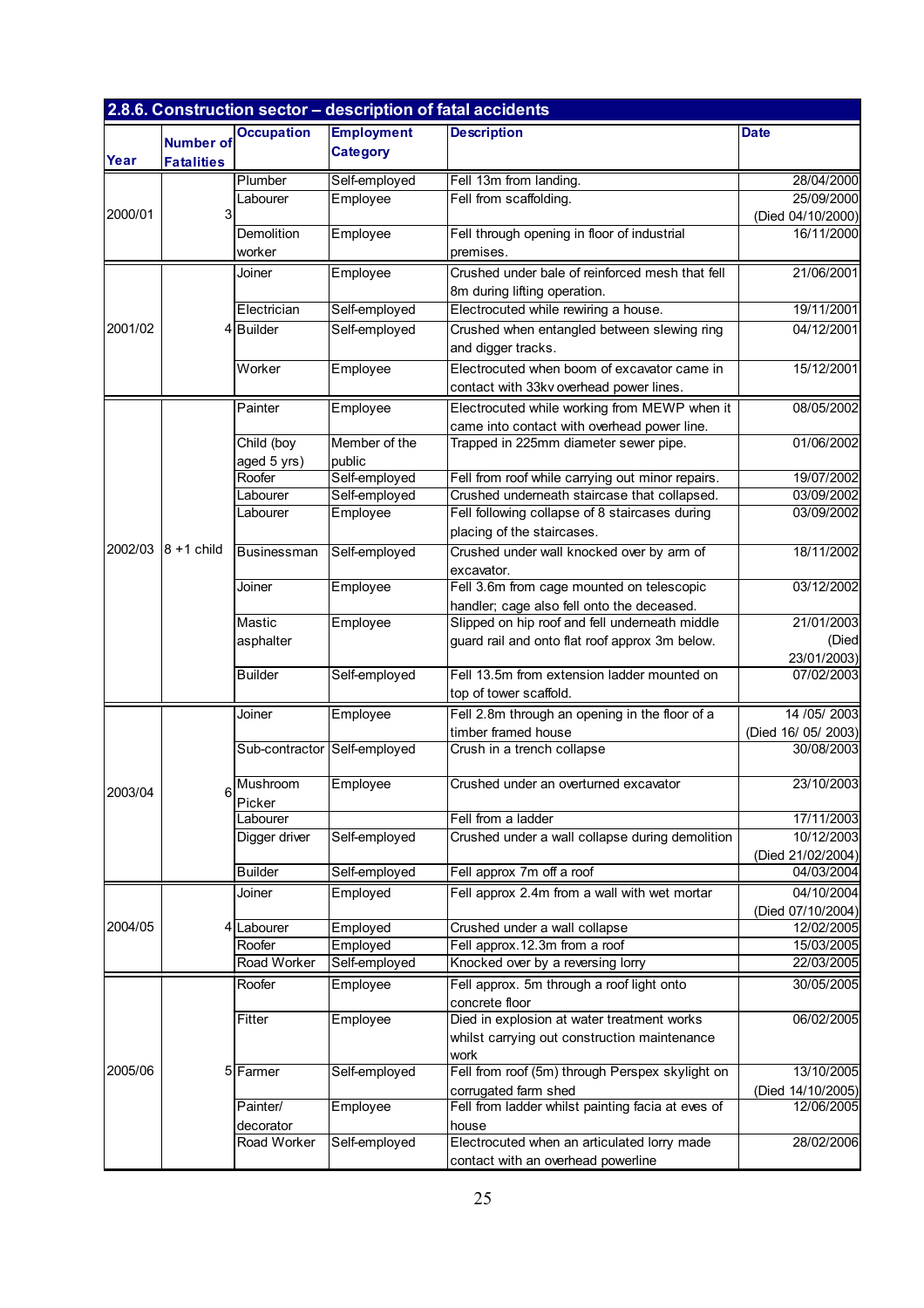## **Survey Response for QCE**

For the quarter 1 April to 30 June 2006, 91% of contracting firms in the sample participated in the survey. A breakdown of response by stratum is highlighted below. Construction firms are stratified according to annual turnover, ranging from the small stratum one firms with an annual turnover of less than £125,000 through to the large stratum six firms which have an annual turnover in excess of £10.5 million.

 As can be seen from the table, a high level of response was achieved from stratum 2- 6 firms. Response was lower from stratum 1 firms. Each quarter, there is ongoing effort to improve overall response.

| 2006 Apr-Jun | Stratum | Annual Turnover (£ '000) | Response (%) |
|--------------|---------|--------------------------|--------------|
|              | 1       | $0 - 124$                | 72           |
|              | 2       | 125 - 549                | 90           |
|              | 3       | $550 - 2,099$            | 93           |
|              | 4       | $2,100 - 5,249$          | 96           |
|              | 5       | 5,250 - 10499            | 87           |
|              | 6       | $10,500+$                | 98           |
|              | Overall |                          | 91           |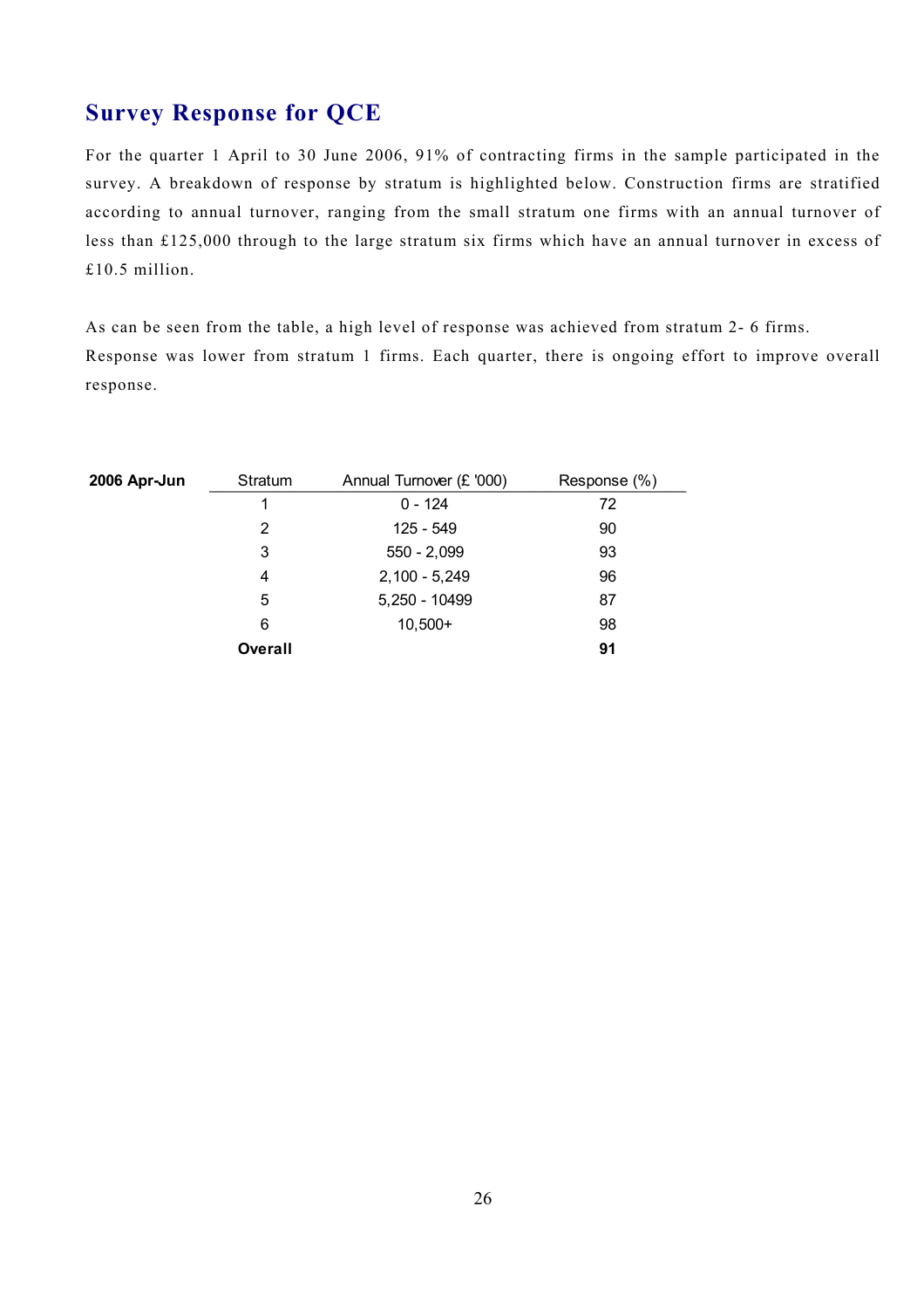### **Notes to Editors**

- 1. Statistics derived from the QCE are based on returns made by Construction Firms and Public Sector Direct Labour Departments.
- 2. The sample of firms in the QCE includes only VAT registered firms in Standard Industrial Classification Division 45 (Construction) on the Inter Departmental Business Register (IDBR).
- 3. Construction activity measured by QCE includes general construction and demolition work, construction and repair of buildings, civil engineering, installation of fixtures and fittings and any other building completion work.
- 4. The following definitions are used in the QCE to describe Construction Activity:

New Work is any new construction activity e.g. factory and office extensions, major re-construction, major alterations, site preparation and demolition.

Repair and Maintenance is all on-site work not defined as new construction, e.g. housing conversions, extensions and improvements.

Housing refers to all housing construction activity, both private and public sector.

 Infrastructure refers to any work on roads and car parks, water and sewerage, electricity, gas, communications, air transport, railways, harbours and waterways.

Other Work refers to factories, warehouses, oil, steel gas and coal, schools and colleges, offices and banks, shops, universities, entertainment, agriculture, health and welfare, garages and miscellaneous.

- 5. The base year for all the series published is  $2000 (2000 = 100)$ .
- interpretation by removing seasonal variation. The data is seasonally adjusted using X11 ARIMA 6. Tables 1.1, 1.2, 1.3, 1.4, 1.5, 1.6, 1.7, 1.8 (b) are all seasonally adjusted. Seasonal adjustment aids software.
- 7. Figures may not always tally due to rounding and seasonal adjustment.